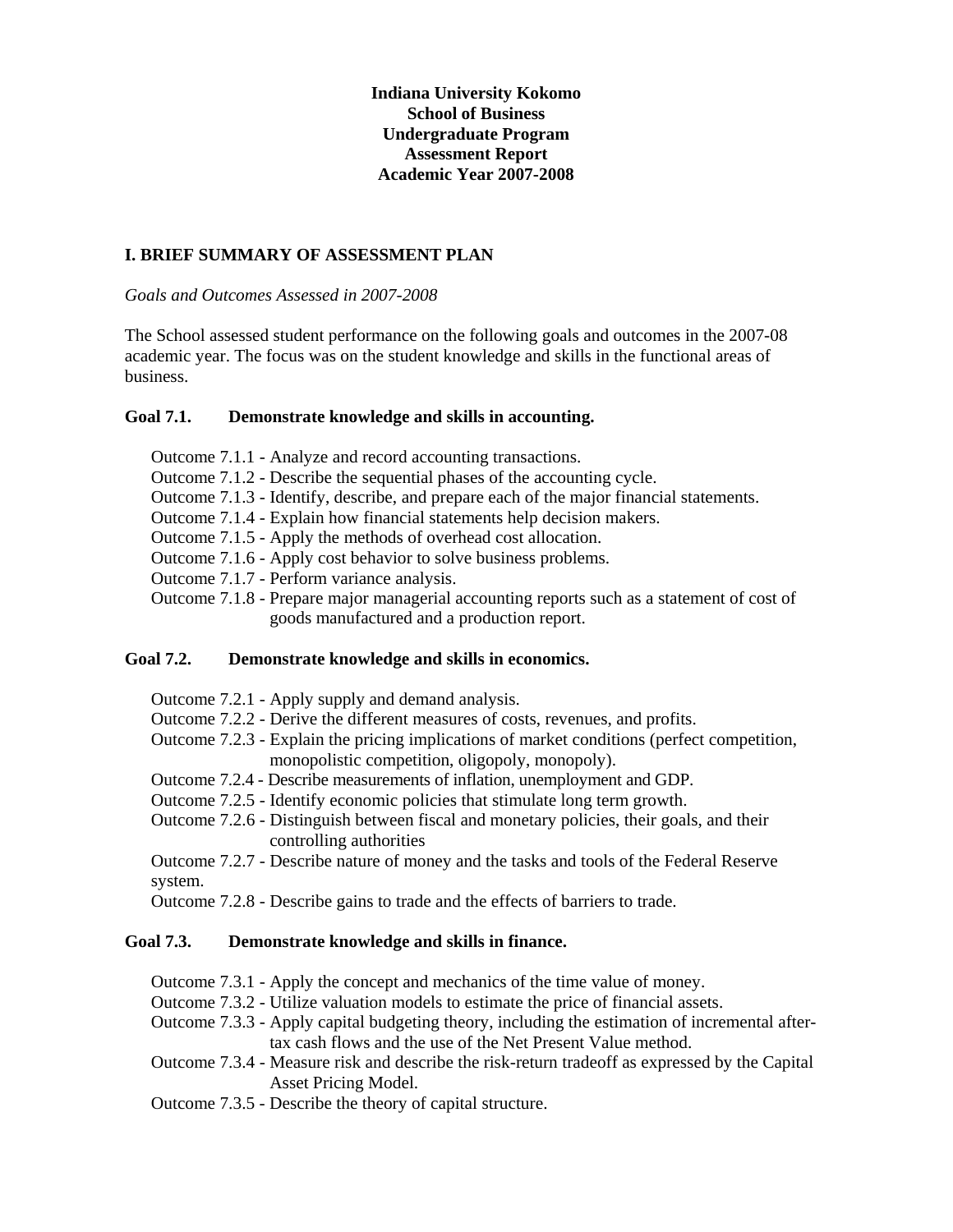## **Goal 7.4. Demonstrate knowledge and skills in legal, ethical, social, international topics.**

Outcome 7.4.1 - Describe the influence of national, international and intercultural factors on strategic choices, including on decisions to make direct foreign investments. Outcome 7.4.2 – Describe and apply the major theories that explain why trade and investment occur. Outcome 7.4.3 - Describe the overall composition of the global business environment. Outcome 7.4.4 - Describe the positive and negative effects of multinational enterprises on host nations. Outcome 7.4.5 - Describe the concept of national competitiveness and how it relates to

- industry-specific and firm-specific competitiveness.
- Outcome 7.4.6 Describe the concept of ethics and its impact on leadership, decision-making, socially responsible and responsive strategies.
- Outcome 7.4.7 Describe the nature and sources of law in the US legal system.
- Outcome 7.4.8 Describe the rules that bound business entities, business relationships, and business transactions.

## **Goal 7.5. Demonstrate knowledge and skills in management.**

Outcome 7.5.1 - Describe the nature of an enterprise.

Component 7.5.1.1 – Describe how an enterprise relates to its environment.

Component 7.5.1.2 - Describe how an enterprise relates to its stakeholders.

Outcome 7.5.2 - Use an analytical framework for sorting and relating the numerous elements affecting the whole organization and its environment:

Component 7.5.2.1 - Perform a competitive analysis and assessment of the external forces affecting the firm.

Component 7.5.2.2 - Perform an internal analysis of an organization, using tools and concepts from various related disciplines

Outcome 7.5.3 - Use self-assessment tools to develop greater self-knowledge.

# **Goal 7.6. Demonstrate knowledge and skills in management information systems.**

Outcome 7.6.1 - Describe the nature of information systems, their components and types.

Outcome 7.6.2 - Describe the principles of database design and apply them to business problems.

Outcome 7.6.3 - Identify the impact of IS on organization structure, business processes, and decision-making effectiveness.

Outcome 7.6.4 - Describe the impact of networks and e-business on organizations.

# **Goal 7.7. Demonstrate knowledge and skills in marketing.**

Outcome 7.7.1 - Describe the eight universal functions of marketing.

Outcome 7.7.2 - Describe the marketing concept.

Outcome 7.7.3 - Describe how to find attractive marketing opportunities.

Outcome 7.7.4 – Segment product markets and develop a marketing mix.

Outcome 7.7.5 - Describe the marketing management and strategic market planning processes.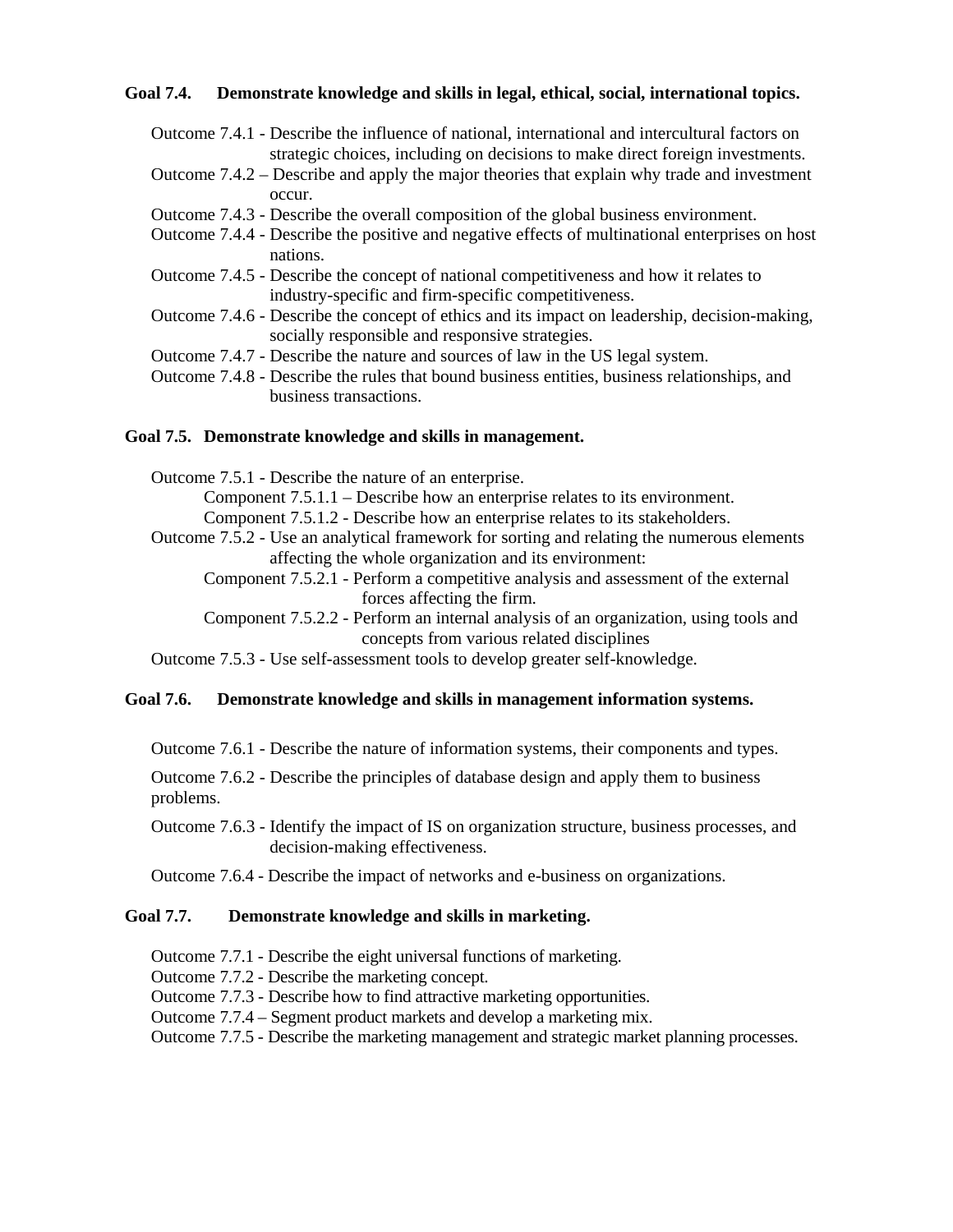## **Goal 7.8. Demonstrate knowledge and skills in operation management.**

| Outcome 7.8.1 - Describe the critical role of operation management in the overall business    |
|-----------------------------------------------------------------------------------------------|
| strategy of the firm                                                                          |
| Outcome 7.8.2 - Describe how operations interact with other functional areas to derive cross- |
| functional synergies                                                                          |
| Outcome 7.8.3 - Describe the importance of quality, technology, and globalization to gain a   |
| competitive advantage                                                                         |
|                                                                                               |

Outcome 7.8.4 - Apply quantitative models and technology to support managerial decision making

#### *Assessment Benchmarks*

Assessment of these outcomes was performed with course-embedded assessment measures described below in Section II of this Report. Benchmarks for each outcome were set by the faculty in terms of the mean performance of students enrolled in a course on assignments related to the outcome. The specific benchmark levels that have to be reached for the performance to be classified as Excellent or Satisfactory for each outcome are presented in the Curriculum Map in Appendix B.

## *Changes to Assessment Plan*

Assessment activities in 2007-08 were performed as specified in the Assessment Plan. This academic year completed the three-year cycle during which the School collected assessment data on the achievement of learning outcomes related to the knowledge of the functional areas of business 7.1-7.8. In the following academic year 2008-09, the School will move towards assessing general knowledge learning outcomes starting with communication skills. These changes are detailed in the Assessment Plan for 2008-09.

# **II. ASSESSMENT METHODS**

# *Course-embedded Assessment*

The School used a combination of course-embedded assessment tools and an external nationally standardized test. For each outcome presented in Section I, a course-embedded system of assessment was used to collect data on student performance. The Curriculum Map presented in Appendix B demonstrates which specific courses were used for data collection for each of the outcomes. The course-embedded outcomes assessment mechanism involves the faculty incorporating assessment tasks in regular course assignments. These assessment data are recorded separately from student course grades, and are linked to the specific assessment outcomes and components listed in Section I. Mean student performance for each outcome is then evaluated as Excellent, Satisfactory, or Needs Improvement.

Due to the large number of outcomes and the different nature of material assessed, it was left to the faculty teaching the course to decide on the appropriate assessment instrument for each outcome. For instance, outcomes 7.1.1-7.1.4 were assessed in A201. In this case, two faculty members used existing exams and quizzes to track student performance on questions relating to each of the outcomes separately. Appendix C presents a grid with complete details on the specific instruments utilized by the faculty teaching each of the courses in 2007-08 for assessment of each of the student learning outcomes. Assessment data collection forms were then distributed by the School's Assessment Committee. The Committee compiled the data for analysis and presented the data at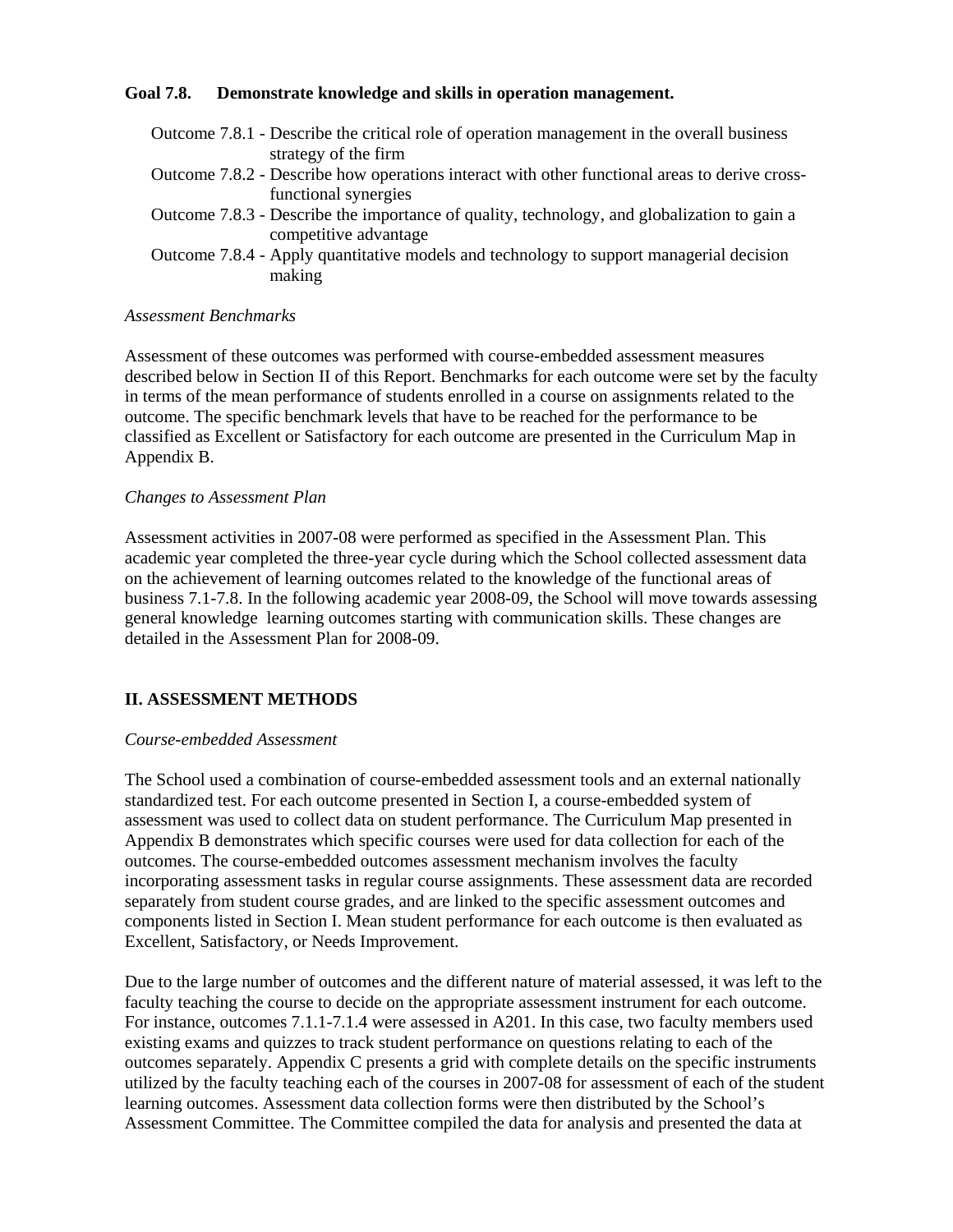the School of Business faculty meetings. A sample assessment data collection form that identifies student performance and outlines methods used is presented in Appendix D.

For each outcome assessed, the data were collected for all students in the course. The data were collected in both Fall 2007 and Spring 2008. The data were collected by the resident and adjunct faculty teaching the corresponding course. The faculty then related the mean student performance to the benchmark level set for these outcomes. This summary evaluation for each of the outcomes is presented in Appendix A – Course-embedded Assessment Results.

## *National Standardized Test*

As a supplementary assessment tool, all graduates of the School were required to take the national standardized Educational Testing Service (ETS) Major Field Test in Business. This test focuses on the knowledge in the functional areas of Business and was scheduled in the capstone course (J401). This exam is listed as a requirement for completion of J401 and students are encouraged to do their best on the exam. The Assessment Committee and the faculty teaching in the different areas worked to link the assessment indicators provided by the ETS to the student learning outcomes. A grid summary of these links is available in the 2007-08 Assessment Plan. The Assessment Committee and the faculty review the ETS test data as an additional measure of achievement of the learning outcomes. The data of the ETS exam is also used to provide external validation to the course-embedded assessment data collected for the business area learning outcomes 7.1.1-7.8.4.

# **III. DESCRIPTION OF ASSESSMENT RESULTS**

Summary of the assessment results for 2007-08 is presented in the appendices A and E. Appendix A presents a summary of the course-embedded assessment results. This summary identifies the benchmark for each outcome assessed, and shows the evaluation of the faculty as Excellent, Satisfactory, or Needs Improvement.

In Fall 2007, the performance of students in most outcomes is Satisfactory. Four outcomes were evaluated as Excellent in Fall 2006, including outcome 7.2.3 "Market Structures" in which one section of the course showed Excellent performance, and the other sectioned showed Satisfactory performance. One outcome – 7.5.1.2 "Stakeholders of the enterprise" – was identified as Needing Improvement. The next section describes how these results are used by the faculty for program improvement.

In Spring 2008, the overall achievement of the learning outcomes showed improvement. Nine of the outcomes were evaluated as Excellent, including again outcome 7.2.3 "Market Structures" that was evaluated in two sections with one section achieving Excellent performance, and the other sectioned achieving Satisfactory performance. One outcome – 7.7.4 "Segment product markets" was identified as Needing Improvement.

The results demonstrate that student performance is consistent and reaches the level of the faculty's expectations for most outcomes. The results of the standardized ETS test taken by the graduates provide external validation to these course-embedded data. A summary of the ETS results is presented in Appendix E.

In particular, in both Fall 2007 and Spring 2008, the average score of IU Kokomo students was in the  $95<sup>th</sup>$  percentile of all institutions participating in the ETS testing nationally according to ETS (which sample includes 447 institutions and 37,217 students in 2006-07). This means that the IU Kokomo School of Business graduates ranked in the top 5 percent in this national sample. ETS test results are further linked to the program outcomes assessed. For instance, in Spring 2008 the ETS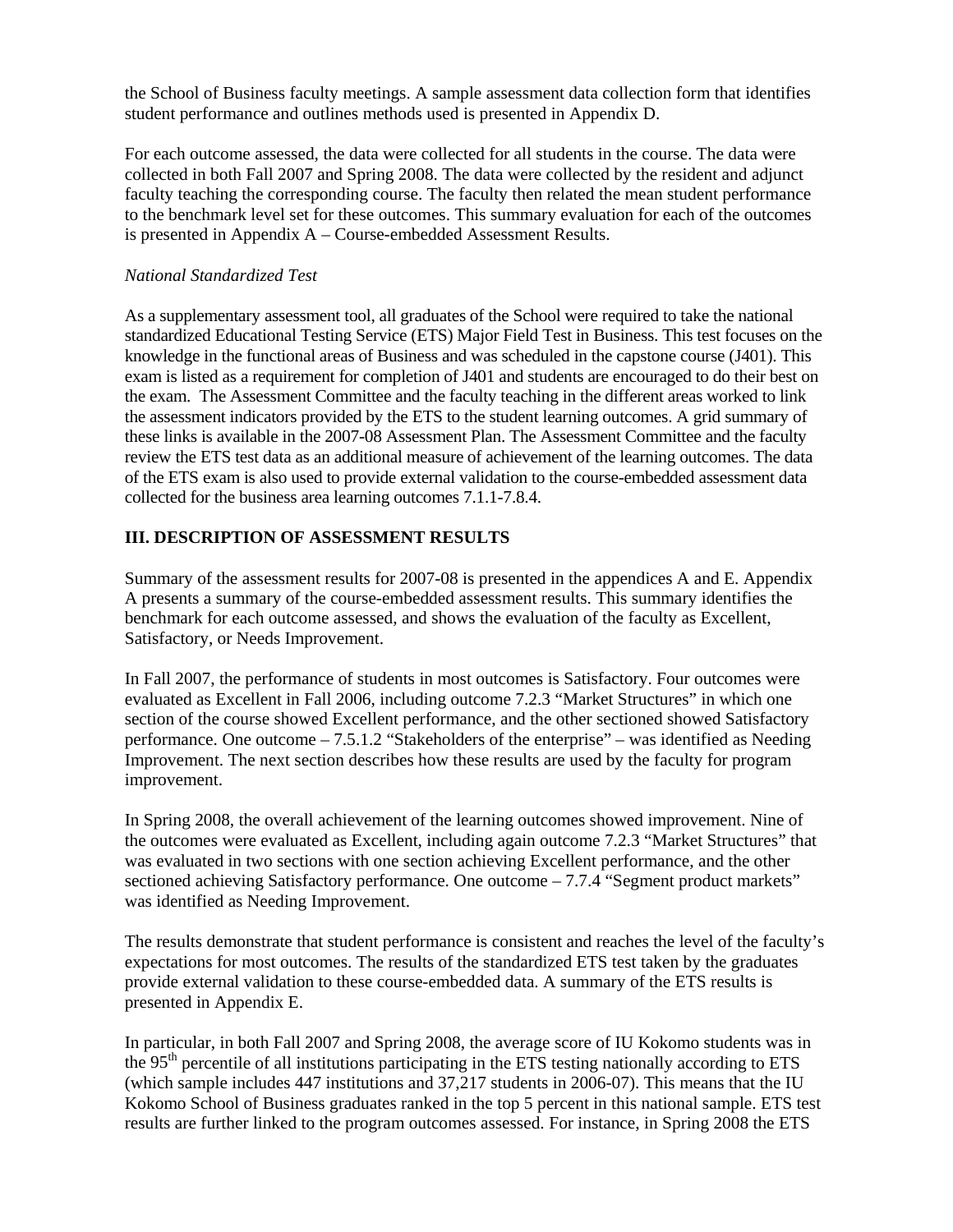assessment results for goals 7.1 – Accounting, 7.2 – Economics, 7.4 – Legal and International Issues,  $7.6$  – Information Systems,  $7.7$  – Marketing all rank at or above the  $95<sup>th</sup>$  percentile nationally. The assessment score for goal  $7.3$  – Finance is at the  $90<sup>th</sup>$  percentile. Both courseembedded data and the ETS results demonstrate consistently high performance on most student learning outcomes.

# **IV. USING ASSESSMENT FOR PROGRAM IMPROVEMENT**

#### *Program Improvement*

The effort to close the loop and improve the program in response to the assessment results is an important feature of our assessment plan. If the benchmark level set for the course-embedded data is not reached for a particular outcome, the faculty teaching the course investigate the reasons for the below target performance. The faculty member considers changes to the course, and submits an outline of the proposed changes to the Assessment Committee of the School. These suggestions are later implemented.

One example of such changes implemented recently is related to outcome 7.2.7 ("Describe nature of money and the tasks and tools of the Federal Reserve system") measured in E202. This outcome was identified as needing improvement in Fall 2005 and then again in Fall 2006. This is an advanced topic that requires critical thinking of sophomore-level students. The faculty member teaching the course changed the structure of E202 so that the material on the Fed's monetary policy was presented with more emphasis and as a separate module, with a separate midterm exam. Additional examples and homework assignments were added to the course. Assessment results collected in Fall 2007 and Spring 2008 identify improvement in student performance on these topics and evaluate the current performance as Satisfactory.

In some cases a decline in performance may be attributed to changes in the delivery of course material. For instance, outcome 7.5.1.2 – "Describe how an enterprise relates to its stakeholders" – saw a decline in Fall 2007. This outcome was not emphasized by the instructor. The students missed the more complete coverage. Improved coverage in Spring 2008 was reflected in the students achieving the benchmark level for Satisfactory performance. Overall, the School has completed a three-year cycle of assessing student achievement of outcomes linked to the knowledge of business areas. Having a complete record of student performance for each outcome in several semesters allows us to find systematic problems and distinguish them from short-term aberrations.

#### *Continuous Improvement of Assessment Process*

The School's Assessment Committee works to review the Assessment Plan based on the results collected. Academic year 2007-2008 completes a three-year cycle of data collection for the business area learning outcomes. This cycle is an effort to establish whether the satisfactory level of performance is sustained and to assess the effectiveness of improvements made by the faculty in the areas of concern. The Assessment Committee decided to move towards assessing general education learning outcomes 1.1-6.6 in 2008-2009, starting with communication skills. This change will allow the School to evaluate the achievement level for these outcomes and fully participate in the general education assessment efforts on the campus level.

The School's Assessment Committee also works to incorporate feedback from the IU Kokomo CTLA and Assessment Council into the process. In particular, as the School moves from assessing a large number of business-specific outcomes this year to a smaller number of general outcomes next year, there will be an effort to evaluate individual-level learning outcome data as opposed to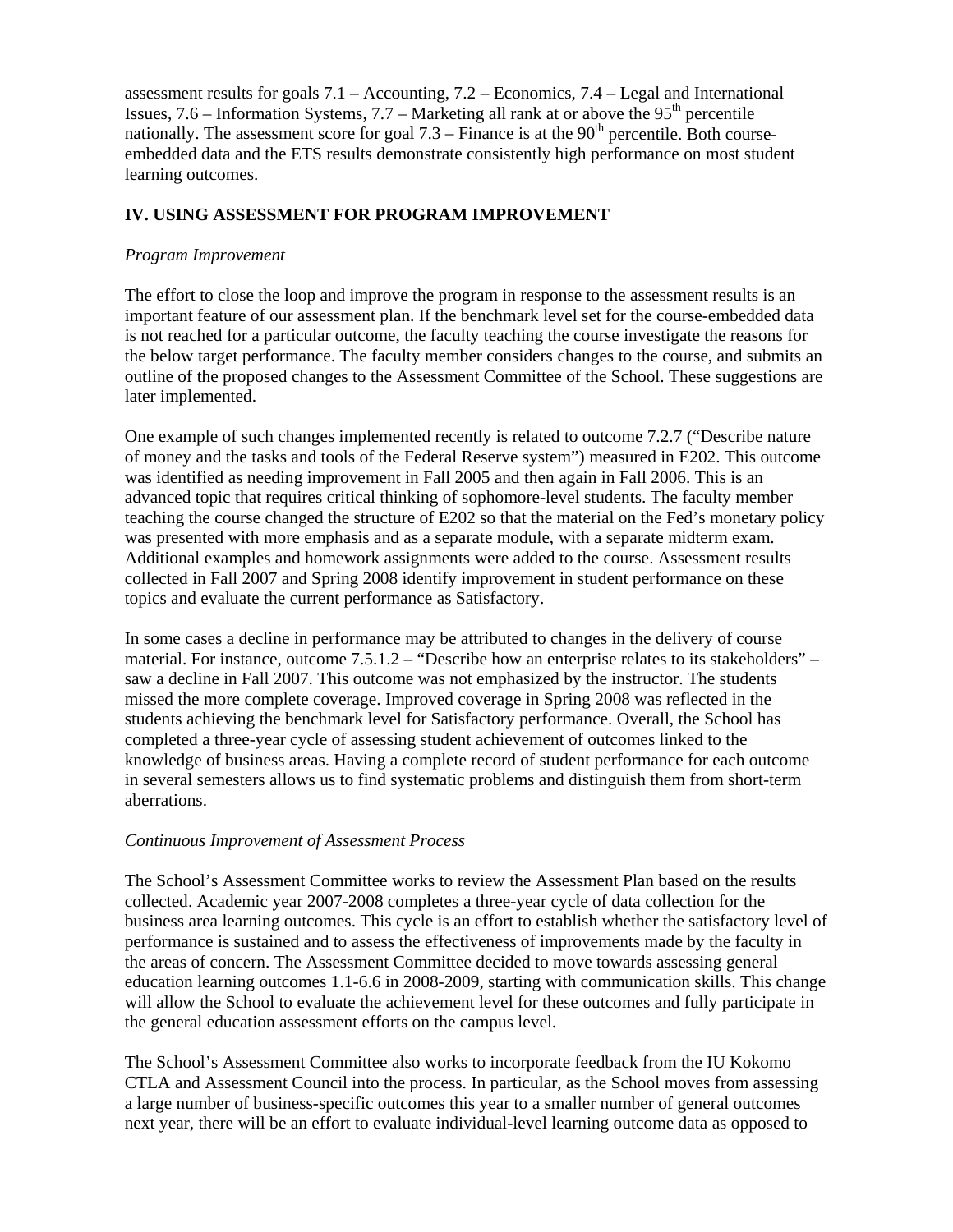section-level mean scores being the unit of assessment for each outcome. This change was suggested by the CTLA.

Responding to other feedback, the Assessment Committee of the School worked to document the specific assessment instruments used by the faculty in course-embedded assessment of each student learning outcome in 2007-08. These data are presented in Appendix C.

The School also continues to address the participation of adjunct instructors in assessment. In the past the adjunct instructors were not as involved in the collection and review of assessment data. Starting in 2007, the School made an effort to improve the participation of adjunct instructors in assessment activities. The assessment data in this report includes the efforts of all resident and adjunct faculty of the School.

# **V. DISSEMINATION OF RESULTS**

The assessment results are being disseminated to faculty, staff, and students in a variety of ways. The Assessment Committee collects and reviews all assessment results. A summary of assessment activities were presented to the School's faculty and staff at the School of Business meetings. Assessment results for each semester were discussed by all the faculty and administration members of the School in these regular meetings. In addition, a copy of this report is submitted to the IU Kokomo Assessment Council. These copies are filed and are publicly available to all the stakeholders of the School.

The highlights of assessment activities appeared in the past issues of the School of Business newsletter *NEXUS* that is distributed to all students. A summary of the ETS testing results was presented at the School's advisory board meeting.

Starting from 2006-07, the School developed an assessment web site with complete information on the School's assessment activities. The information includes Assessment highlights for the undergraduate Business program, assessment highlights for the M.B.A. program, the list of learning outcomes for the undergraduate and M.B.A. programs, and the results of ETS testing of graduates. The School was one of the first on campus to develop a complete web summary of assessment. The address of the School's assessment web page is: http://www.iuk.edu/~kobus/assessment/assessment.shtml

Highlights of the assessment activities were also provided to CTLA for dissemination to stakeholders. This information is now available at: http://www.iuk.edu/~koctla/assessment/SumBus.shtml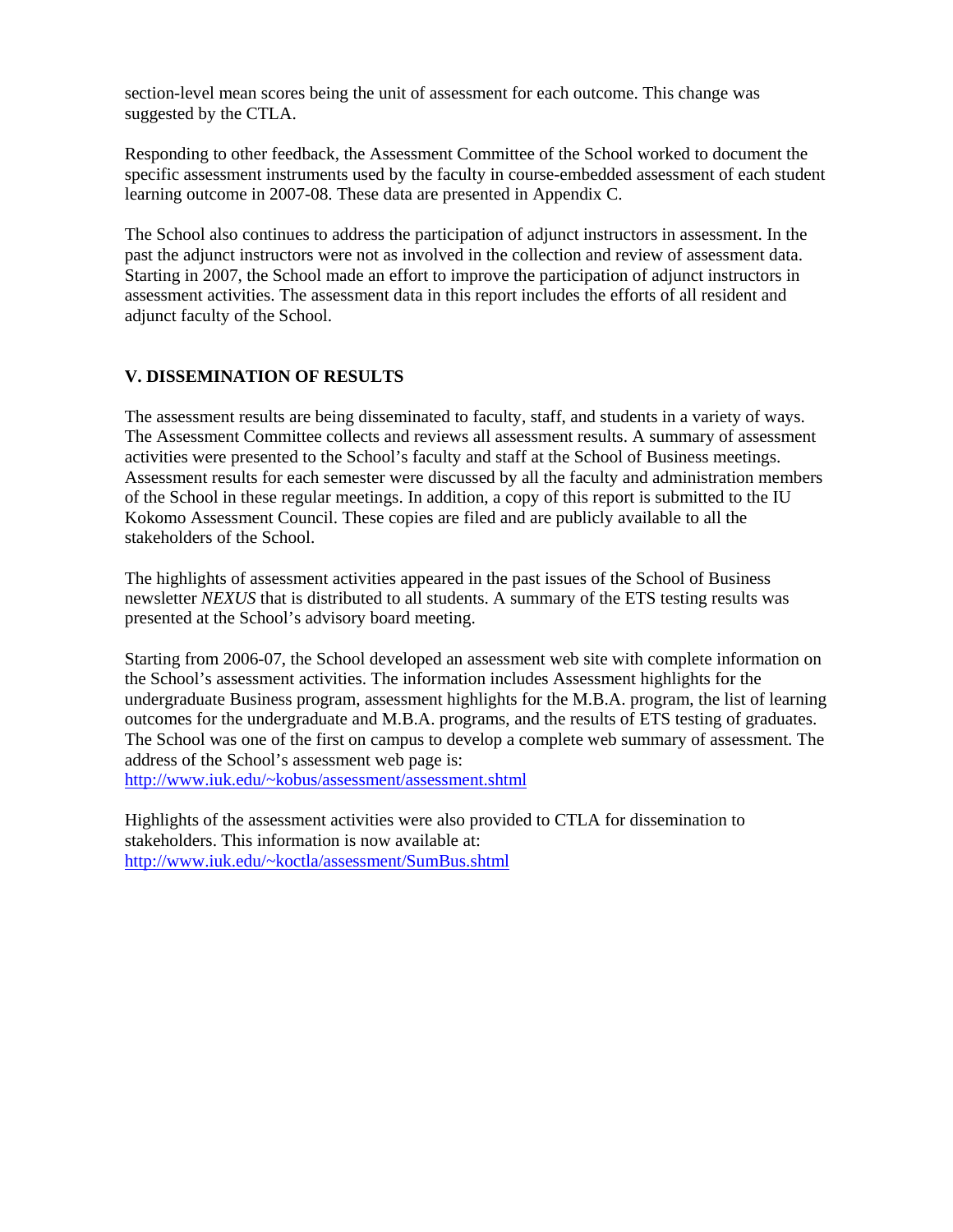**APPENDIX A. SUMMARY OF COURSE-EMBEDDED ASSESSMENT RESULTS**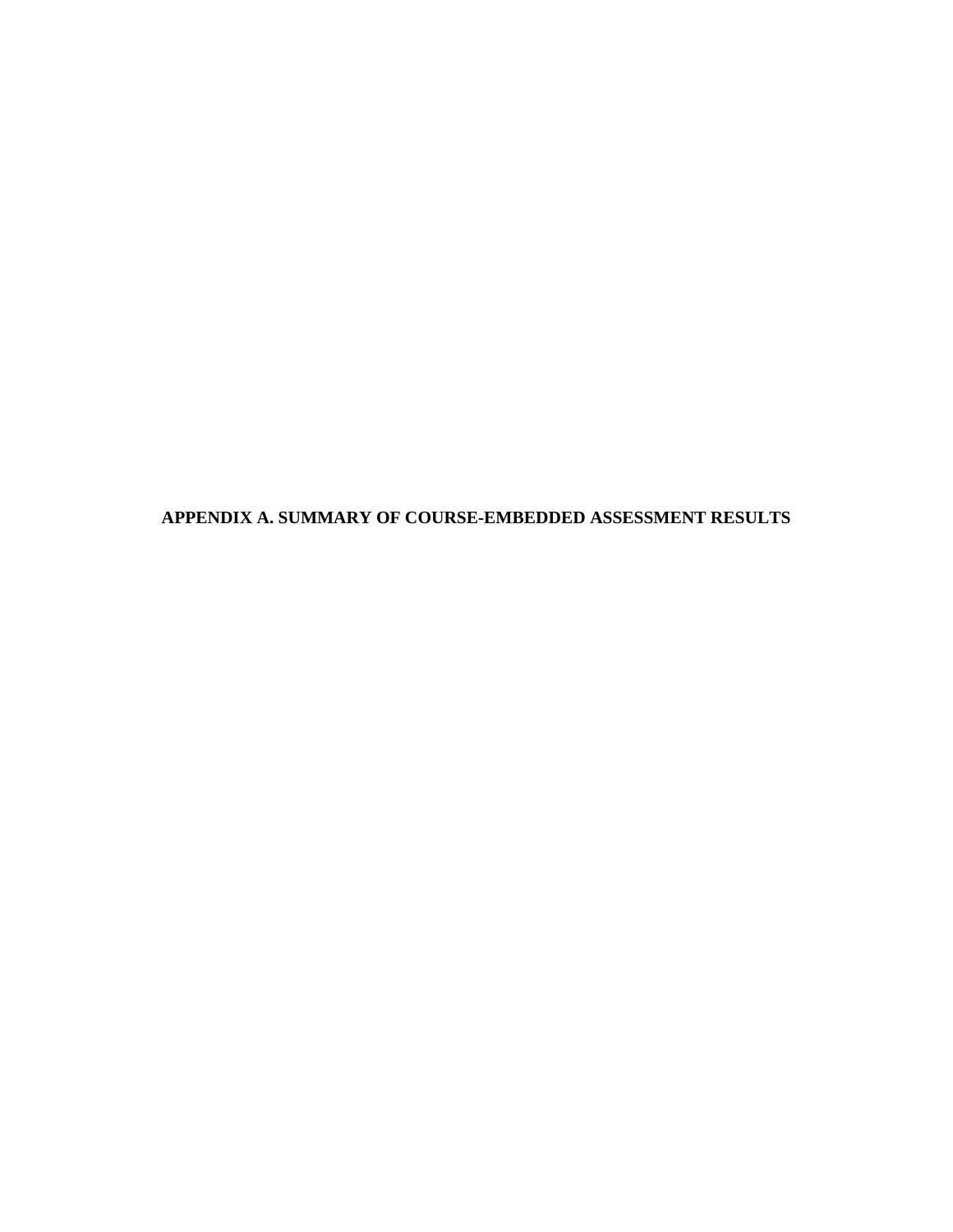|                                                     |         |                  |                           |                           |                           | <b>Benchmark</b> |
|-----------------------------------------------------|---------|------------------|---------------------------|---------------------------|---------------------------|------------------|
|                                                     |         |                  |                           |                           | <b>Needs</b>              | (Excellent /     |
| <b>Objectives/Outcomes</b>                          |         | <b>Course</b>    | Excellent                 | <b>Satisfactory</b>       | Improvement               | Satisfactory)    |
|                                                     |         | <b>FALL 2007</b> |                           |                           |                           |                  |
| <b>ACCOUNTING</b>                                   |         |                  |                           |                           |                           |                  |
| Record accounting transactions.                     | 7.1.1   | A201             |                           | $\pmb{\mathsf{X}}$        |                           | 90% / 70%        |
| Phases of the accounting cycle.                     | 7.1.2   | A201             |                           | χ                         |                           | 90% / 70%        |
| Major financial statements.                         | 7.1.3   | A201             |                           | $\pmb{\mathsf{X}}$        |                           | 90% / 70%        |
| Financial statements in decision making             | 7.1.4   | A201             |                           | $\pmb{\mathsf{X}}$        |                           | 90% / 70%        |
| Overhead cost allocation.                           | 7.1.5   | A202             |                           | $\pmb{\mathsf{X}}$        |                           | 90% / 70%        |
| Cost behavior                                       | 7.1.6   | A202             |                           | $\pmb{\mathsf{X}}$        |                           | 90% / 70%        |
| Variance analysis.                                  | 7.1.7   | A202             |                           | $\pmb{\mathsf{X}}$        |                           | 90% / 70%        |
| Managerial accounting reports                       | 7.1.8   | A202             |                           | $\overline{\mathbf{x}}$   |                           | 90% / 70%        |
| <b>ECONOMICS</b>                                    |         |                  |                           |                           |                           |                  |
| Supply and demand                                   | 7.2.1   | E201             |                           | $\pmb{\mathsf{X}}$        |                           | 85% / 60 %       |
| Production, costs, revenues, and profits            | 7.2.2   | E201             |                           | $\overline{\mathbf{x}}$   |                           | 85% / 60 %       |
| Market structures                                   | 7.2.3   | E201             | X(Sect.1)                 | X(Sect. 2)                |                           | 85% / 60 %       |
| Inflation, unemployment and GDP                     | 7.2.4   | E202             |                           | $\pmb{\mathsf{X}}$        |                           | 85% / 60 %       |
| Theory of growth in output and income               | 7.2.5   | E202             |                           | $\overline{\mathbf{x}}$   |                           | 85% / 60 %       |
| Fiscal and monetary policies                        | 7.2.6   | E202             |                           | $\boldsymbol{\mathsf{X}}$ |                           | 85% / 60 %       |
| Money and the Federal Reserve system.               | 7.2.7   | E202             |                           | $\overline{\mathbf{x}}$   |                           | 85% / 60 %       |
| Gains to trade, barriers to trade                   | 7.2.8   | E201             |                           | $\pmb{\mathsf{X}}$        |                           | 85% / 60 %       |
| <b>FINANCE</b>                                      |         |                  |                           |                           |                           |                  |
| The time value of money.                            | 7.3.1   | F301             |                           | $\boldsymbol{\mathsf{X}}$ |                           | 90% / 70%        |
| Valuation models                                    | 7.3.2   | F301             |                           | $\pmb{\mathsf{X}}$        |                           | 90% / 70%        |
| Capital budgeting theory and its application        | 7.3.3   | F301             |                           | $\boldsymbol{\mathsf{X}}$ |                           | 90% / 70%        |
| Risk-return tradeoff / Capital Asset Pricing Model. | 7.3.4   | F301             |                           | $\pmb{\mathsf{X}}$        |                           | 90% / 70%        |
| Capital structure                                   | 7.3.5   | F301             |                           | $\boldsymbol{\mathsf{X}}$ |                           | 90% / 70%        |
| LEGAL, ETHICAL, SOCIAL, INTERNATIONAL ISSUES        |         |                  |                           |                           |                           |                  |
| Concept of ethics                                   | 7.4.6   | L201             | χ                         |                           |                           | 80% / 60%        |
| Nature and sources of law                           | 7.4.7   | L201             | $\boldsymbol{\mathsf{X}}$ |                           |                           | 80% / 60%        |
| Rules that bound business entities                  | 7.4.8   | L201             |                           | $\pmb{\mathsf{X}}$        |                           | 80% / 60%        |
| <b>MANAGEMENT</b>                                   |         |                  |                           |                           |                           |                  |
| Nature of an enterprise                             | 7.5.1   | J401             |                           | X                         |                           | 80% / 60%        |
| Environment of enterprise                           | 7.5.1.1 | J401             |                           | $\overline{\mathbf{x}}$   |                           | 80% / 60%        |
| Stakeholders of enterprise                          | 7.5.1.2 | J401             |                           |                           | $\boldsymbol{\mathsf{x}}$ | 80% / 60%        |
| Analytical framework of enterprise                  | 7.5.2   | J401             |                           | X                         |                           | 80% / 60%        |
| Competitive analysis                                | 7.5.2.1 | J401             |                           | $\overline{\mathbf{x}}$   |                           | 80% / 60%        |
| Internal analysis of an organization                | 7.5.2.2 | J401             |                           | X                         |                           | 80% / 60%        |
| Self-assessment tools                               | 7.5.3   | Z302             |                           | $\overline{\mathbf{x}}$   |                           | 80% / 60%        |
| MANAGEMENT INFORMATION SYSTEMS                      |         |                  |                           |                           |                           |                  |
| Nature of IS                                        | 7.6.1   | S302             |                           | X                         |                           | 80% / 60%        |
| Database, its design and use                        | 7.6.2   | S302             | X                         | X                         |                           | 80% / 60%        |
| Impact of IS on organization                        | 7.6.3   | S302             |                           | X                         |                           | 80% / 60%        |
| Implications of telecommunications and e-business   | 7.6.4   | S302             |                           | X                         |                           | 80% / 60%        |
| <b>MARKETING</b>                                    |         |                  |                           |                           |                           |                  |
| Eight universal functions of marketing.             | 7.7.1   | M301             |                           | X                         |                           | 90% / 70%        |
| Marketing concept.                                  | 7.7.2   | M301             |                           | X                         |                           | 90% / 70%        |
| Marketing opportunities.                            | 7.7.3   | M301             |                           | X                         |                           | 90% / 70%        |
| Segment product-markets / marketing mix             | 7.7.4   | M301             |                           | X                         |                           | 90% / 70%        |
| Marketing management / strategic market planning    | 7.7.5   | M301             |                           | $\overline{\mathbf{X}}$   |                           | 90% / 70%        |
| <b>OPERATION MANAGEMENT</b>                         |         |                  |                           |                           |                           |                  |
| Role of operation management in business strategy   | 7.8.1   | P301             |                           | X                         |                           | 80% / 60%        |
| Interaction with other functions                    | 7.8.2   | P301             |                           | X                         |                           | 80% / 60%        |
| Quality, technology, and globalization              | 7.8.3   | P301             |                           | $\pmb{\mathsf{X}}$        |                           | 80% / 60%        |
| Selected OM concepts and techniques                 | 7.8.4   | P301             |                           | $\boldsymbol{\mathsf{X}}$ |                           | 80% / 60%        |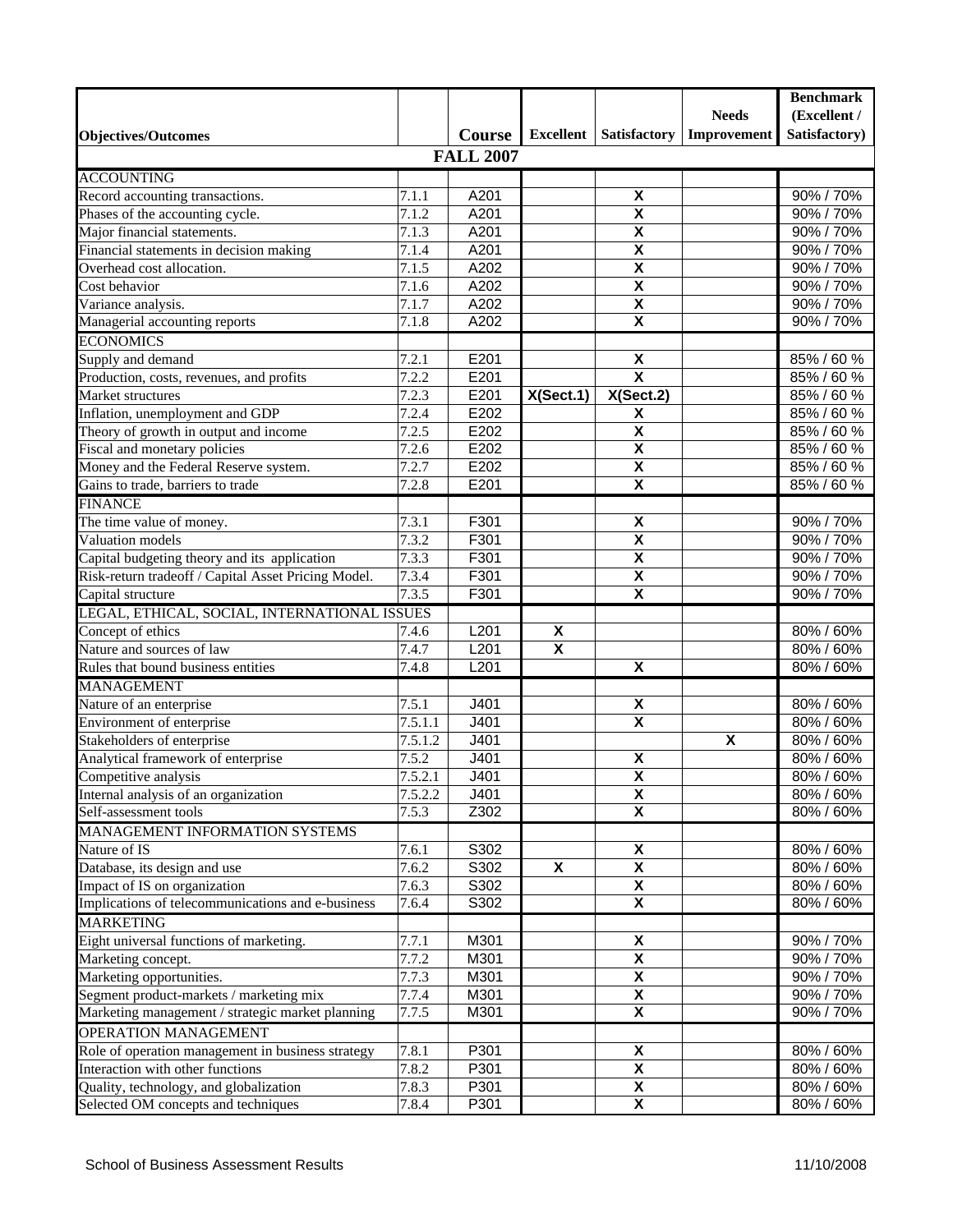|                                                     |                      |                    |                           |                         |              | <b>Benchmark</b> |
|-----------------------------------------------------|----------------------|--------------------|---------------------------|-------------------------|--------------|------------------|
|                                                     |                      |                    |                           |                         | <b>Needs</b> | (Excellent /     |
| <b>Objectives/Outcomes</b>                          |                      |                    | Course Excellent          | Satisfactory            | Improvement  | Satisfactory)    |
|                                                     |                      | <b>SPRING 2008</b> |                           |                         |              |                  |
| <b>ACCOUNTING</b>                                   |                      |                    |                           |                         |              |                  |
| Record accounting transactions.                     | 7.1.1                | A201               |                           | X                       |              | 90% / 70%        |
| Phases of the accounting cycle.                     | 7.1.2                | A201               |                           | X                       |              | 90% / 70%        |
| Major financial statements.                         | 7.1.3                | A201               |                           | $\pmb{\mathsf{X}}$      |              | 90% / 70%        |
| Financial statements in decision making             | 7.1.4                | A201               |                           | $\overline{\mathbf{x}}$ |              | 90% / 70%        |
| <b>ECONOMICS</b>                                    |                      |                    |                           |                         |              |                  |
| Supply and demand                                   | 7.2.1                | E201               |                           | $\pmb{\mathsf{X}}$      |              | 85% / 60 %       |
| Production, costs, revenues, and profits            | 7.2.2                | E201               |                           | $\overline{\mathbf{x}}$ |              | 85% / 60 %       |
| Market structures                                   | 7.2.3                | E201               | $X$ (Sect. 2)             | X (Sect. 1)             |              | 85% / 60 %       |
| Inflation, unemployment and GDP                     | 7.2.4                | E202               |                           | X                       |              | 85% / 60 %       |
| Theory of growth in output and income               | 7.2.5                | E202               |                           | $\overline{\mathbf{x}}$ |              | 85% / 60 %       |
| Fiscal and monetary policies                        | 7.2.6                | E202               |                           | $\overline{\mathbf{x}}$ |              | 85% / 60 %       |
| Money and the Federal Reserve system.               | 7.2.7                | E202               |                           | $\pmb{\mathsf{X}}$      |              | 85% / 60 %       |
| Gains to trade, barriers to trade                   | 7.2.8                | E201               |                           | $\pmb{\mathsf{X}}$      |              | 85% / 60 %       |
| <b>FINANCE</b>                                      |                      |                    |                           |                         |              |                  |
| The time value of money.                            | 7.3.1                | F301               |                           | X                       |              | 90% / 70%        |
| Valuation models                                    | 7.3.2                | F301               |                           | $\pmb{\mathsf{X}}$      |              | 90% / 70%        |
| Capital budgeting theory and its application        | 7.3.3                | F301               |                           | $\overline{\mathbf{x}}$ |              | 90% / 70%        |
| Risk-return tradeoff / Capital Asset Pricing Model. | 7.3.4                | F301               |                           | $\overline{\mathbf{X}}$ |              | 90% / 70%        |
| Capital structure                                   | 7.3.5                | F301               |                           | $\overline{\mathbf{x}}$ |              | 90% / 70%        |
| LEGAL, ETHICAL, SOCIAL, INTERNATIONAL ISSUES        |                      |                    |                           |                         |              |                  |
| National, international and intercultural factors   | 7.4.1                | D301               |                           | $\pmb{\mathsf{X}}$      |              | 80% / 60%        |
| Theories of trade and investment                    | $\overline{7}.4.2$   | D301               |                           | $\overline{\mathbf{X}}$ |              | 80% / 60%        |
| Major trade and investment flows                    | 7.4.3                | D301               |                           | $\pmb{\mathsf{X}}$      |              | 80% / 60%        |
| Multinational enterprises                           | 7.4.4                | D301               | X                         |                         |              | 80% / 60%        |
| National competitiveness                            | 7.4.5                | D301               | $\pmb{\mathsf{X}}$        |                         |              | 80% / 60%        |
| Concept of ethics                                   | 7.4.6                | L201               | $\overline{\mathbf{x}}$   |                         |              | 80% / 60%        |
| Nature and sources of law                           | 7.4.7                | L201               | $\boldsymbol{\mathsf{x}}$ |                         |              | 80% / 60%        |
| Rules that bound business entities                  | 7.4.8                | L201               |                           | $\overline{\mathbf{x}}$ |              | 80% / 60%        |
| <b>MANAGEMENT</b>                                   |                      |                    |                           |                         |              |                  |
| Nature of an enterprise                             | 7.5.1                | J401               |                           | $\overline{\mathbf{x}}$ |              | 80% / 60%        |
| Environment of enterprise                           | 7.5.1.1              | J401               | X                         |                         |              | 80% / 60%        |
| Stakeholders of enterprise                          | 7.5.1.2              | J401               |                           | $\pmb{\mathsf{X}}$      |              | 80% / 60%        |
| Analytical framework of enterprise                  | 7.5.2                | J401               |                           | $\overline{\mathbf{x}}$ |              | 80% / 60%        |
| Competitive analysis                                | 7.5.2.1              | J401               | $\overline{\mathbf{X}}$   |                         |              | 80% / 60%        |
| Internal analysis of an organization                | $\overline{7.5.2.2}$ | J401               |                           | $\overline{\mathbf{x}}$ |              | 80% / 60%        |
| Self-assessment tools                               | 7.5.3                | Z302               | X                         |                         |              | 80% / 60%        |
| MANAGEMENT INFORMATION SYSTEMS                      |                      |                    |                           |                         |              |                  |
| Nature of IS                                        | 7.6.1                | S302               |                           | X                       |              | 80% / 60%        |
| Database, its design and use                        | 7.6.2                | S302               | X                         |                         |              | 80% / 60%        |
| Impact of IS on organization                        | 7.6.3                | S302               |                           | X                       |              | 80% / 60%        |
| Implications of telecommunications and e-business   | 7.6.4                | S302               |                           | $\overline{\mathbf{x}}$ |              | 80% / 60%        |
| <b>MARKETING</b>                                    |                      |                    |                           |                         |              |                  |
| Eight universal functions of marketing.             | 7.7.1                | M301               |                           | X                       |              | 90% / 70%        |
| Marketing concept.                                  | 7.7.2                | M301               |                           | X                       |              | 90% / 70%        |
| Marketing opportunities.                            | 7.7.3                | M301               |                           | X                       |              | 90% / 70%        |
| Segment product-markets / marketing mix             | 7.7.4                | M301               |                           |                         | X            | 90% / 70%        |
| Marketing management / strategic market planning    | 7.7.5                | M301               |                           | $\overline{\mathbf{x}}$ |              | 90% / 70%        |
| OPERATION MANAGEMENT                                |                      |                    |                           |                         |              |                  |
| Role of operation management in business strategy   | 7.8.1                | P301               |                           | X                       |              | 80% / 60%        |
| Interaction with other functions                    | 7.8.2                | P301               |                           | X                       |              | 80% / 60%        |
| Quality, technology, and globalization              | 7.8.3                | P301               |                           | X                       |              | 80% / 60%        |
| Selected OM concepts and techniques                 | 7.8.4                | P301               |                           | X                       |              | 80% / 60%        |
|                                                     |                      |                    |                           |                         |              |                  |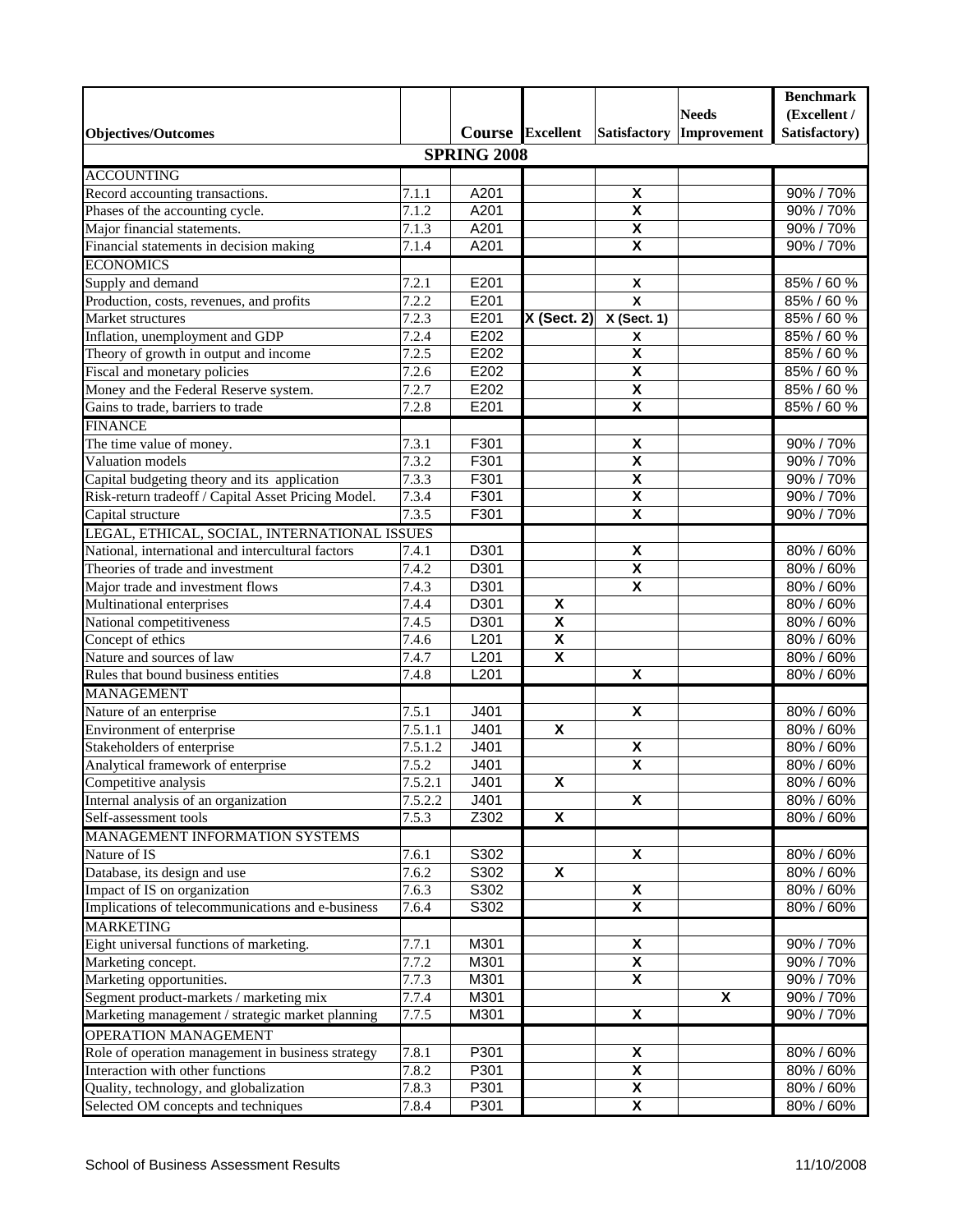**APPENDIX B. CURRICULUM MAP**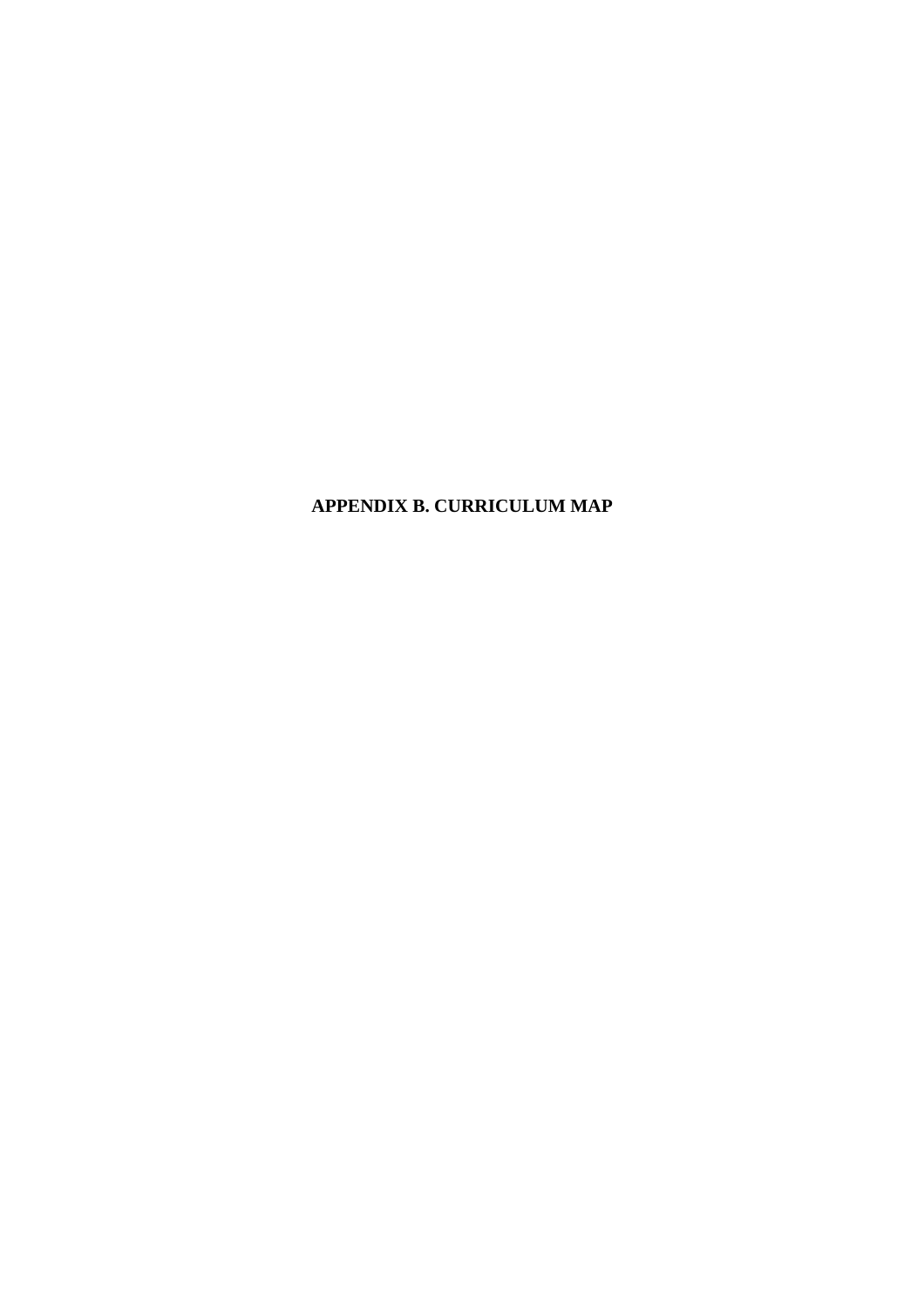|         |                                                   | A201               | A202 | E201               | E202 | E270 | D301 | F301 | <b>K201</b> | L <sub>201</sub> | M301 | P301 | S302               | Z302 | J401 |
|---------|---------------------------------------------------|--------------------|------|--------------------|------|------|------|------|-------------|------------------|------|------|--------------------|------|------|
|         |                                                   |                    |      |                    |      |      |      |      |             |                  |      |      |                    |      |      |
|         | <b>ACCOUNTING</b>                                 |                    |      |                    |      |      |      |      |             |                  |      |      |                    |      |      |
| 7.1.1   | Record accounting transactions.                   | x                  |      |                    |      |      |      |      |             |                  |      |      |                    |      |      |
| 7.1.2   | Phases of the accounting cycle.                   | $\pmb{\mathsf{x}}$ |      |                    |      |      |      |      |             |                  |      |      |                    |      |      |
| 7.1.3   | Major financial statements.                       | $\pmb{\mathsf{x}}$ |      |                    |      |      |      |      |             |                  |      |      |                    |      |      |
| 7.1.4   | Financial statements in decision making           | x                  |      |                    |      |      |      |      |             |                  |      |      |                    |      |      |
| 7.1.5   | Overhead cost allocation.                         |                    | x    |                    |      |      |      |      |             |                  |      |      |                    |      |      |
| 7.1.6   | Cost behavior                                     |                    | x    |                    |      |      |      |      |             |                  |      |      |                    |      |      |
| 7.1.7   | Variance analysis.                                |                    | x    |                    |      |      |      |      |             |                  |      |      |                    |      |      |
| 7.1.8   | Managerial accounting reports                     |                    | x    |                    |      |      |      |      |             |                  |      |      |                    |      |      |
|         | <b>ECONOMICS</b>                                  |                    |      |                    |      |      |      |      |             |                  |      |      |                    |      |      |
| 7.2.1   | Supply and demand                                 |                    |      | X                  |      |      |      |      |             |                  |      |      |                    |      |      |
| 7.2.2   | Cost measures                                     |                    |      | $\pmb{\mathsf{x}}$ |      |      |      |      |             |                  |      |      |                    |      |      |
| 7.2.3   | Market structures                                 |                    |      | $\mathbf{x}$       |      |      |      |      |             |                  |      |      |                    |      |      |
| 7.2.4   | Measures of inflation, unemployment and GDP       |                    |      |                    | X    |      |      |      |             |                  |      |      |                    |      |      |
| 7.2.5   | Growth policy                                     |                    |      |                    | X    |      |      |      |             |                  |      |      |                    |      |      |
| 7.2.6   | Fiscal and monetary policies                      |                    |      |                    | X    |      |      |      |             |                  |      |      |                    |      |      |
| 7.2.7   | Money and the Federal Reserve system.             |                    |      |                    | x    |      |      |      |             |                  |      |      |                    |      |      |
| 7.2.8   | Gains to trade, barriers to trade                 |                    |      | X                  |      |      |      |      |             |                  |      |      |                    |      |      |
|         | <b>FINANCE</b>                                    |                    |      |                    |      |      |      |      |             |                  |      |      |                    |      |      |
|         |                                                   |                    |      |                    |      |      |      |      |             |                  |      |      |                    |      |      |
| 7.3.1   | The time value of money                           |                    |      |                    |      |      |      | X    |             |                  |      |      |                    |      |      |
| 7.3.2   | Valuation models                                  |                    |      |                    |      |      |      | x    |             |                  |      |      |                    |      |      |
| 7.3.3   | Capital budgeting theory and its application      |                    |      |                    |      |      |      | x    |             |                  |      |      |                    |      |      |
| 7.3.4   | Capital Asset Pricing Model.                      |                    |      |                    |      |      |      | x    |             |                  |      |      |                    |      |      |
| 7.3.5   | Capital structure                                 |                    |      |                    |      |      |      | x    |             |                  |      |      |                    |      |      |
|         | LEGAL, ETHICAL, SOCIAL, INTERNATIONAL ISSUES      |                    |      |                    |      |      |      |      |             |                  |      |      |                    |      |      |
| 7.4.1   | National, international and intercultural factors |                    |      |                    |      |      | x    |      |             |                  |      |      |                    |      |      |
| 7.4.2   | Theories of trade and investment                  |                    |      |                    |      |      | x    |      |             |                  |      |      |                    |      |      |
| 7.4.3   | Major trade and investment flows                  |                    |      |                    |      |      | x    |      |             |                  |      |      |                    |      |      |
| 7.4.4   | Multinational enterprises                         |                    |      |                    |      |      | x    |      |             |                  |      |      |                    |      |      |
| 7.4.5   | National competitiveness                          |                    |      |                    |      |      | x    |      |             |                  |      |      |                    |      |      |
| 7.4.6   | Concept of ethics                                 |                    |      |                    |      |      |      |      |             | X                |      |      |                    |      |      |
| 7.4.7   | Nature and sources of law                         |                    |      |                    |      |      |      |      |             | x                |      |      |                    |      |      |
| 7.4.8   | Rules that bound business entities                |                    |      |                    |      |      |      |      |             | x                |      |      |                    |      |      |
|         | <b>MANAGEMENT</b>                                 |                    |      |                    |      |      |      |      |             |                  |      |      |                    |      |      |
| 7.5.1   | Nature of an enterprise                           |                    |      |                    |      |      |      |      |             |                  |      |      |                    |      | x    |
| 7.5.1.1 | Environment of enterprise                         |                    |      |                    |      |      |      |      |             |                  |      |      |                    |      | x    |
| 7.5.1.2 |                                                   |                    |      |                    |      |      |      |      |             |                  |      |      |                    |      | x    |
|         | Stakeholders of enterprise                        |                    |      |                    |      |      |      |      |             |                  |      |      |                    |      |      |
| 7.5.2   | Analytical framework of enterprise                |                    |      |                    |      |      |      |      |             |                  |      |      |                    |      | x    |
| 7.5.2.1 | Competitive analysis                              |                    |      |                    |      |      |      |      |             |                  |      |      |                    |      | x    |
| 7.5.2.2 | Internal analysis of an organization              |                    |      |                    |      |      |      |      |             |                  |      |      |                    |      | x    |
| 7.5.3   | Leadership and motivation                         |                    |      |                    |      |      |      |      |             |                  |      |      |                    | x    |      |
|         | MANAGEMENT INFORMATION SYSTEMS                    |                    |      |                    |      |      |      |      |             |                  |      |      |                    |      |      |
| 7.6.1   | Nature of IS                                      |                    |      |                    |      |      |      |      |             |                  |      |      | X                  |      |      |
| 7.6.2   | Database, its design and use                      |                    |      |                    |      |      |      |      |             |                  |      |      | X                  |      |      |
| 7.6.3   | Impact of IS on organization                      |                    |      |                    |      |      |      |      |             |                  |      |      | $\pmb{\mathsf{x}}$ |      |      |
| 7.6.4   | Implications of telecommunications and e-business |                    |      |                    |      |      |      |      |             |                  |      |      | X                  |      |      |
|         | <b>MARKETING</b>                                  |                    |      |                    |      |      |      |      |             |                  |      |      |                    |      |      |
| 7.7.1   | Eight universal functions of marketing.           |                    |      |                    |      |      |      |      |             |                  | x    |      |                    |      |      |
| 7.7.2   | Marketing concept.                                |                    |      |                    |      |      |      |      |             |                  | X    |      |                    |      |      |
| 7.7.3   | Marketing opportunities.                          |                    |      |                    |      |      |      |      |             |                  | x    |      |                    |      |      |
| 7.7.4   | Segment product-markets / marketing mix           |                    |      |                    |      |      |      |      |             |                  | x    |      |                    |      |      |
| 7.7.5   | Marketing management / strategic market planning  |                    |      |                    |      |      |      |      |             |                  | x    |      |                    |      |      |
|         | OPERATION MANAGEMENT                              |                    |      |                    |      |      |      |      |             |                  |      |      |                    |      |      |
| 7.8.1   | Role of operation management in business strategy |                    |      |                    |      |      |      |      |             |                  |      | X    |                    |      |      |
| 7.8.2   | Interaction with other functions                  |                    |      |                    |      |      |      |      |             |                  |      | x    |                    |      |      |
| 7.8.3   | Quality and technology                            |                    |      |                    |      |      |      |      |             |                  |      | x    |                    |      |      |
|         |                                                   |                    |      |                    |      |      |      |      |             |                  |      |      |                    |      |      |
| 7.8.4   | Selected OM concepts and techniques               |                    |      |                    |      |      |      |      |             |                  |      | x    |                    |      |      |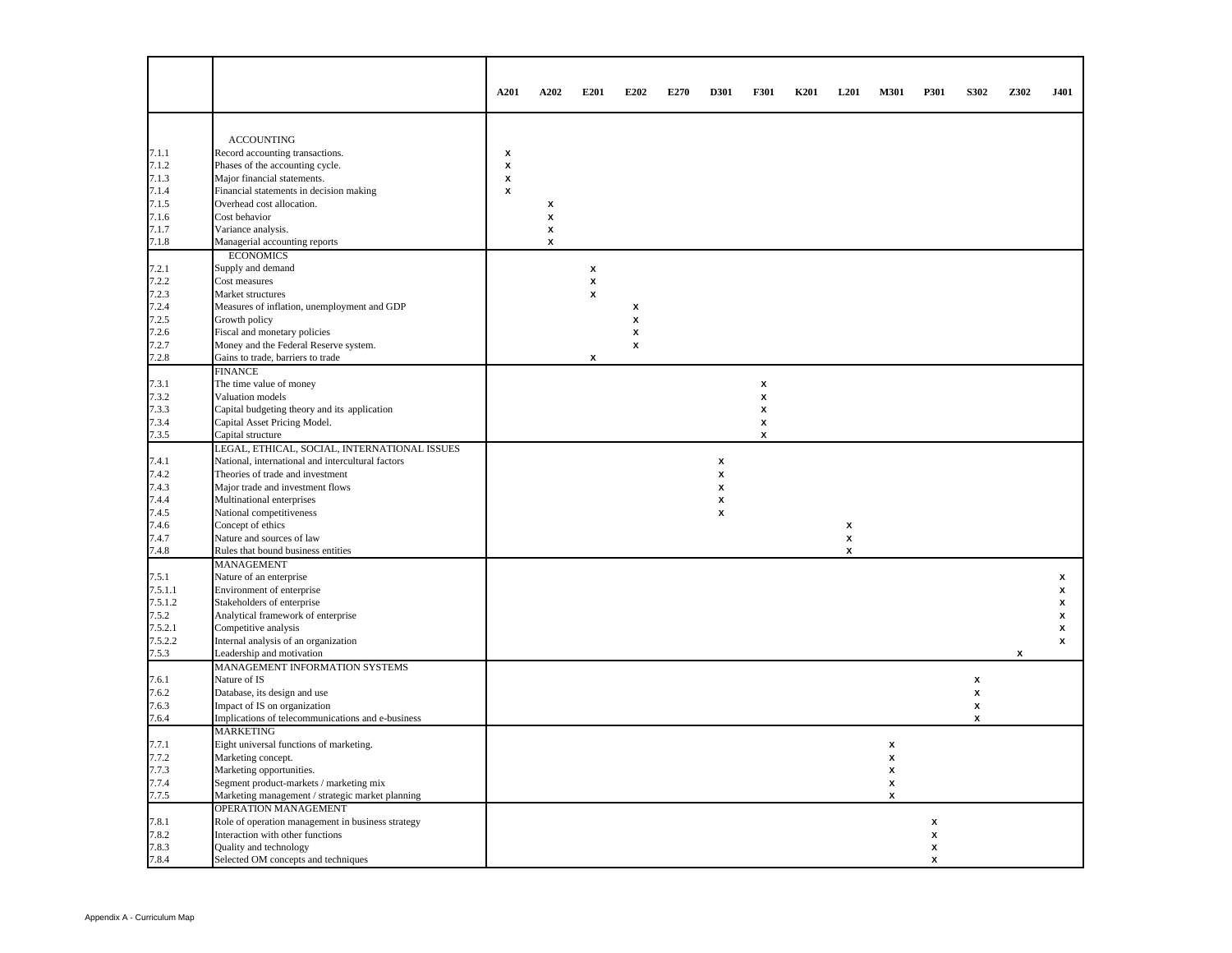# **APPENDIX C. SUMMARY OF ASSESSMENT DATA COLLECTION INSTRUMENTS**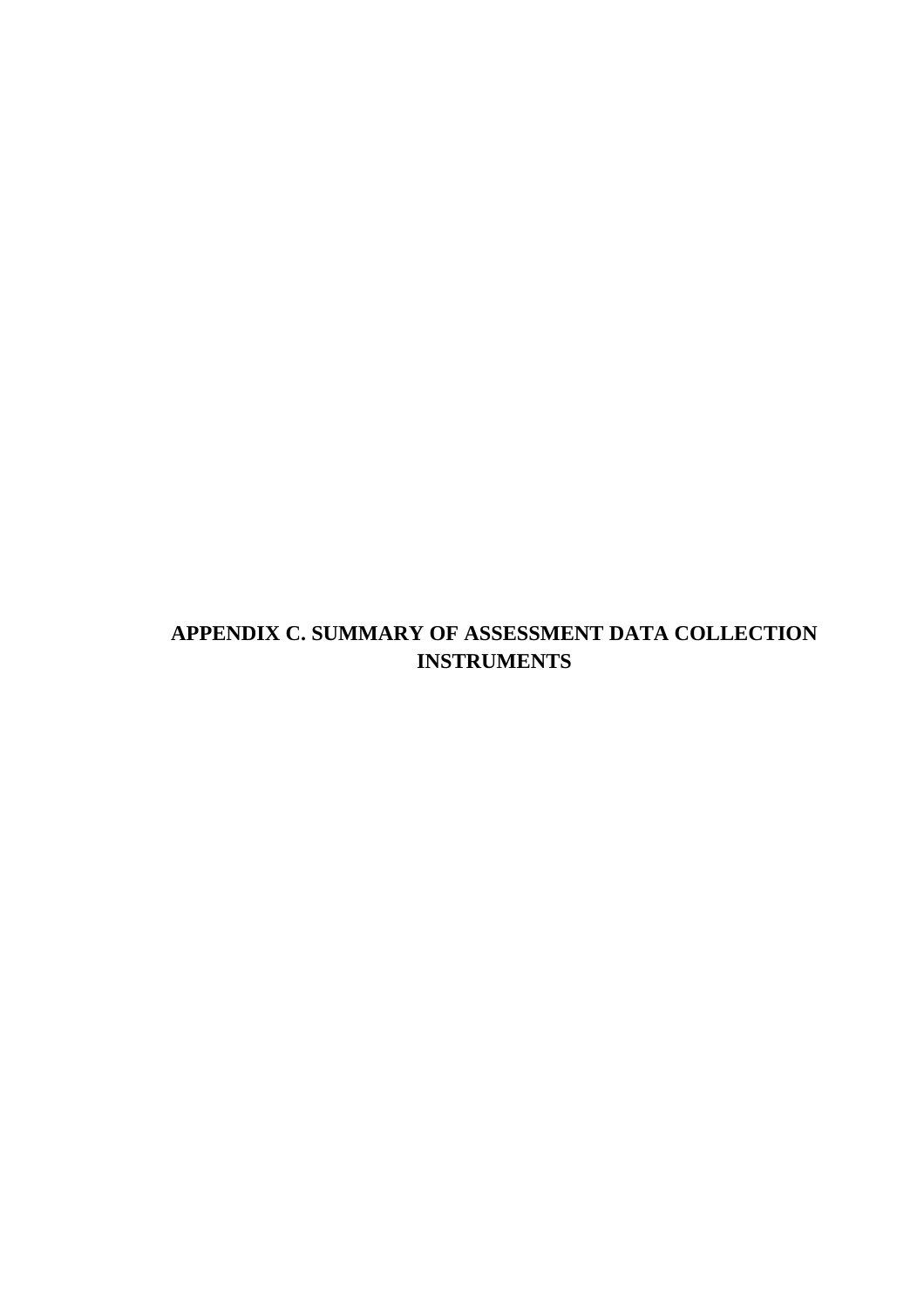| <b>Outcomes</b>                                                                                                                             |                             | A201         | A202   | E201 | E202 | <b>D301</b> | <b>F301</b> |
|---------------------------------------------------------------------------------------------------------------------------------------------|-----------------------------|--------------|--------|------|------|-------------|-------------|
|                                                                                                                                             |                             |              |        |      |      |             |             |
| <b>ACCOUNTING</b>                                                                                                                           |                             |              |        |      |      |             |             |
| Record accounting transactions.                                                                                                             | 7.1.1<br>$\overline{7}.1.2$ | E, Q<br>E, Q |        |      |      |             |             |
| Phases of the accounting cycle.                                                                                                             |                             |              |        |      |      |             |             |
| Major financial statements.                                                                                                                 | 7.1.3                       | E, Q         |        |      |      |             |             |
| Financial statements in decision making                                                                                                     | 7.1.4                       | E, Q         |        |      |      |             |             |
| Overhead cost allocation.                                                                                                                   | 7.1.5                       |              | E      |      |      |             |             |
| Cost behavior                                                                                                                               | 7.1.6                       |              | E      |      |      |             |             |
| Variance analysis.                                                                                                                          | 7.1.7                       |              | E<br>E |      |      |             |             |
| Managerial accounting reports                                                                                                               | 7.1.8                       |              |        |      |      |             |             |
| <b>ECONOMICS</b>                                                                                                                            |                             |              |        |      |      |             |             |
| Supply and demand                                                                                                                           | 7.2.1                       |              |        | E, Q |      |             |             |
| Cost measures                                                                                                                               | 7.2.2                       |              |        | E, Q |      |             |             |
| Market structures                                                                                                                           | 7.2.3                       |              |        | E, Q |      |             |             |
| Measures of inflation, unemployment and GDP                                                                                                 | 7.2.4                       |              |        |      | E, Q |             |             |
| Growth policy                                                                                                                               | 7.2.5                       |              |        |      | E, Q |             |             |
| Fiscal and monetary policies                                                                                                                | 7.2.6                       |              |        |      | E, Q |             |             |
| Money and the Federal Reserve system.                                                                                                       | 7.2.7                       |              |        |      | E, Q |             |             |
| Gains to trade, barriers to trade                                                                                                           | 7.2.8                       |              |        | E, Q |      |             |             |
| <b>FINANCE</b>                                                                                                                              |                             |              |        |      |      |             |             |
| The time value of money                                                                                                                     | 7.3.1                       |              |        |      |      |             | E           |
| Valuation models                                                                                                                            | 7.3.2                       |              |        |      |      |             | E           |
| Capital budgeting theory and its application                                                                                                | 7.3.3                       |              |        |      |      |             | E           |
| Capital Asset Pricing Model.                                                                                                                | 7.3.4                       |              |        |      |      |             | E           |
| Capital structure                                                                                                                           | 7.3.5                       |              |        |      |      |             | E           |
| LEGAL, ETHICAL, SOCIAL, INTERNATIONAL ISSUES                                                                                                |                             |              |        |      |      |             |             |
| National, international and intercultural factors                                                                                           | 7.4.1                       |              |        |      |      | E, W        |             |
| Theories of trade and investment                                                                                                            | 7.4.2                       |              |        |      |      | E, W        |             |
| Major trade and investment flows                                                                                                            | 7.4.3                       |              |        |      |      | E, W        |             |
| Multinational enterprises                                                                                                                   | 7.4.4                       |              |        |      |      | E, W        |             |
| National competitiveness                                                                                                                    | 7.4.5                       |              |        |      |      | E, W        |             |
| Concept of ethics                                                                                                                           | 7.4.6                       |              |        |      |      |             |             |
| Nature and sources of law                                                                                                                   | 7.4.7                       |              |        |      |      |             |             |
| Rules that bound business entities                                                                                                          | 7.4.8                       |              |        |      |      |             |             |
| <b>MANAGEMENT</b>                                                                                                                           |                             |              |        |      |      |             |             |
| Nature of an enterprise                                                                                                                     | 7.5.1                       |              |        |      |      |             |             |
| Environment of enterprise                                                                                                                   | 7.5.1.1                     |              |        |      |      |             |             |
| Stakeholders of enterprise                                                                                                                  | 7.5.1.2                     |              |        |      |      |             |             |
| Analytical framework of enterprise                                                                                                          | 7.5.2                       |              |        |      |      |             |             |
| Competitive analysis                                                                                                                        | 7.5.2.1                     |              |        |      |      |             |             |
| Internal analysis of an organization                                                                                                        | 7.5.2.2                     |              |        |      |      |             |             |
| Leadership and motivation                                                                                                                   | 7.5.3                       |              |        |      |      |             |             |
| MANAGEMENT INFORMATION SYSTEMS                                                                                                              |                             |              |        |      |      |             |             |
|                                                                                                                                             |                             |              |        |      |      |             |             |
| Nature of IS                                                                                                                                | 7.6.1                       |              |        |      |      |             |             |
| Database, its design and use                                                                                                                | 7.6.2                       |              |        |      |      |             |             |
| Impact of IS on organization                                                                                                                | 7.6.3                       |              |        |      |      |             |             |
| Implications of telecommunications and e-business                                                                                           | 7.6.4                       |              |        |      |      |             |             |
| <b>MARKETING</b>                                                                                                                            |                             |              |        |      |      |             |             |
| Eight universal functions of marketing.                                                                                                     | 7.7.1                       |              |        |      |      |             |             |
| Marketing concept.                                                                                                                          | 7.7.2                       |              |        |      |      |             |             |
| Marketing opportunities.                                                                                                                    | 7.7.3                       |              |        |      |      |             |             |
| Segment product-markets / marketing mix                                                                                                     | 7.7.4                       |              |        |      |      |             |             |
| Marketing management / strategic market planning                                                                                            | 7.7.5                       |              |        |      |      |             |             |
| <b>OPERATION MANAGEMENT</b>                                                                                                                 |                             |              |        |      |      |             |             |
| Role of operation management in business strategy                                                                                           | 7.8.1                       |              |        |      |      |             |             |
| Interaction with other functions                                                                                                            | 7.8.2                       |              |        |      |      |             |             |
| Quality and technology                                                                                                                      | 7.8.3                       |              |        |      |      |             |             |
| Selected OM concepts and techniques                                                                                                         | 7.8.4                       |              |        |      |      |             |             |
| $CODE$ , $E = E$ vame, $D = D$ vajaste, $C M = C$ vaun Wark, $C = C$ asse, $D = D$ issussione, $Dx = D$ vassetatione, $Ey = E$ varsione, W. |                             |              |        |      |      |             |             |

CODE: E = Exams, P = Projects, GW = Group Work, C = Cases, D = Discussions, Pr = Presentations, Ex = Exercises, W = **Written work, H = Homework/Problems, Q = Quizzes**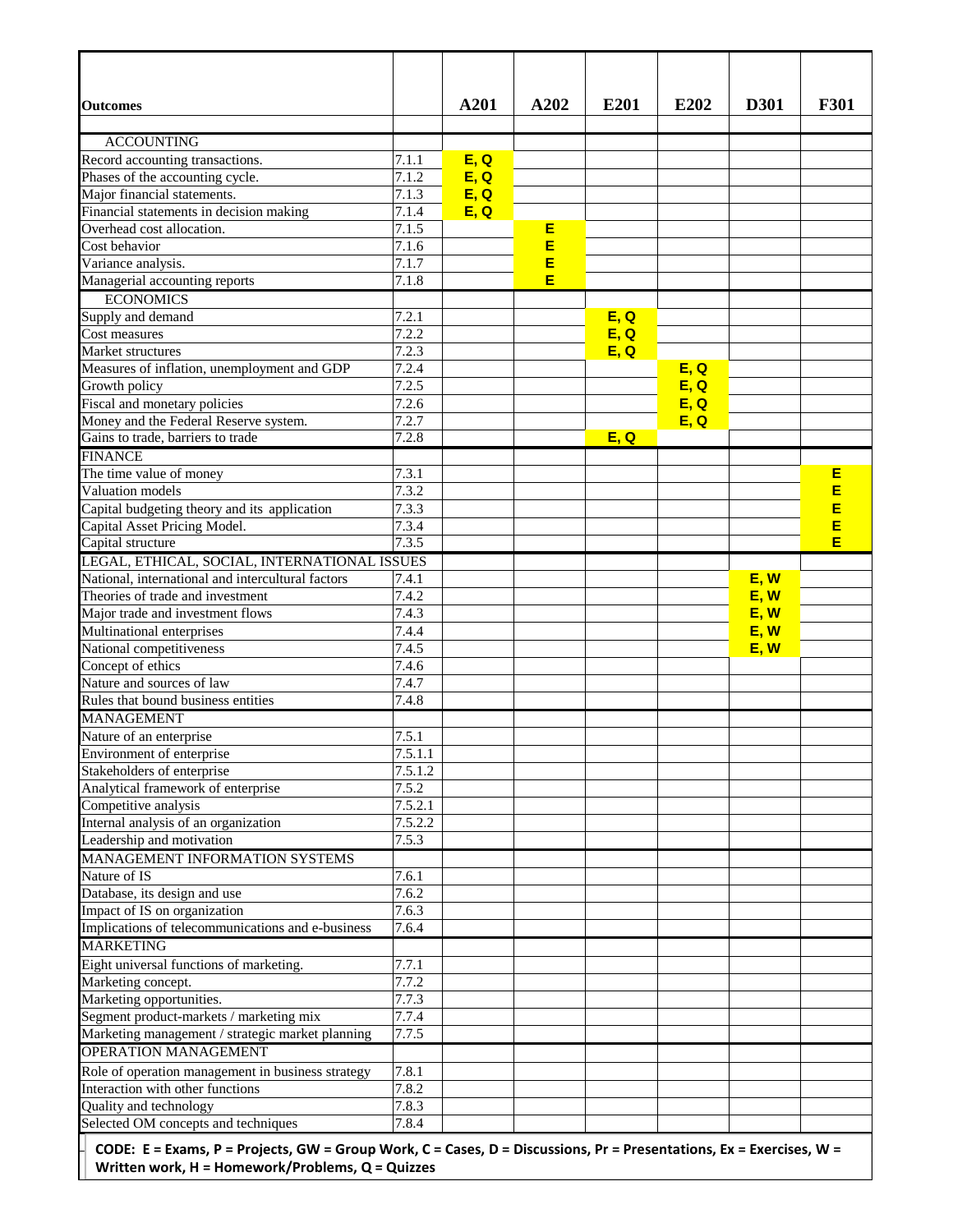| <b>Outcomes</b>                                                                                                                                                         |                      | <b>K201</b> | L <sub>201</sub> | <b>M301</b> | <b>P301</b> | S302 | Z302 | <b>J401</b> |
|-------------------------------------------------------------------------------------------------------------------------------------------------------------------------|----------------------|-------------|------------------|-------------|-------------|------|------|-------------|
| <b>ACCOUNTING</b>                                                                                                                                                       |                      |             |                  |             |             |      |      |             |
| Record accounting transactions.                                                                                                                                         | 7.1.1                |             |                  |             |             |      |      |             |
| Phases of the accounting cycle.                                                                                                                                         | 7.1.2                |             |                  |             |             |      |      |             |
| Major financial statements.                                                                                                                                             | 7.1.3                |             |                  |             |             |      |      |             |
| Financial statements in decision making                                                                                                                                 | 7.1.4                |             |                  |             |             |      |      |             |
| Overhead cost allocation.                                                                                                                                               | 7.1.5                |             |                  |             |             |      |      |             |
| Cost behavior                                                                                                                                                           | 7.1.6                |             |                  |             |             |      |      |             |
| Variance analysis.                                                                                                                                                      | 7.1.7                |             |                  |             |             |      |      |             |
| Managerial accounting reports                                                                                                                                           | 7.1.8                |             |                  |             |             |      |      |             |
| <b>ECONOMICS</b>                                                                                                                                                        |                      |             |                  |             |             |      |      |             |
| Supply and demand                                                                                                                                                       | 7.2.1                |             |                  |             |             |      |      |             |
| Cost measures                                                                                                                                                           | 7.2.2                |             |                  |             |             |      |      |             |
| Market structures                                                                                                                                                       | 7.2.3                |             |                  |             |             |      |      |             |
| Measures of inflation, unemployment and GDP                                                                                                                             | 7.2.4                |             |                  |             |             |      |      |             |
| Growth policy                                                                                                                                                           | 7.2.5                |             |                  |             |             |      |      |             |
| Fiscal and monetary policies                                                                                                                                            | 7.2.6                |             |                  |             |             |      |      |             |
| Money and the Federal Reserve system.                                                                                                                                   | 7.2.7                |             |                  |             |             |      |      |             |
| Gains to trade, barriers to trade                                                                                                                                       | 7.2.8                |             |                  |             |             |      |      |             |
| <b>FINANCE</b>                                                                                                                                                          |                      |             |                  |             |             |      |      |             |
| The time value of money                                                                                                                                                 | $\overline{7}.3.1$   |             |                  |             |             |      |      |             |
| Valuation models                                                                                                                                                        | 7.3.2                |             |                  |             |             |      |      |             |
| Capital budgeting theory and its application                                                                                                                            | 7.3.3                |             |                  |             |             |      |      |             |
| Capital Asset Pricing Model.                                                                                                                                            | 7.3.4                |             |                  |             |             |      |      |             |
| Capital structure                                                                                                                                                       | 7.3.5                |             |                  |             |             |      |      |             |
| LEGAL, ETHICAL, SOCIAL, INTERNATIONAL ISSUES                                                                                                                            |                      |             |                  |             |             |      |      |             |
| National, international and intercultural factors                                                                                                                       | 7.4.1                |             |                  |             |             |      |      |             |
| Theories of trade and investment                                                                                                                                        | 7.4.2                |             |                  |             |             |      |      |             |
| Major trade and investment flows                                                                                                                                        | 7.4.3                |             |                  |             |             |      |      |             |
| Multinational enterprises                                                                                                                                               | 7.4.4                |             |                  |             |             |      |      |             |
| National competitiveness                                                                                                                                                | 7.4.5                |             |                  |             |             |      |      |             |
| Concept of ethics                                                                                                                                                       | 7.4.6                |             | Q                |             |             |      |      |             |
| Nature and sources of law                                                                                                                                               | 7.4.7                |             | $\overline{Q}$   |             |             |      |      |             |
| Rules that bound business entities                                                                                                                                      | 7.4.8                |             | $\overline{a}$   |             |             |      |      |             |
| <b>MANAGEMENT</b>                                                                                                                                                       |                      |             |                  |             |             |      |      |             |
| Nature of an enterprise                                                                                                                                                 | 7.5.1                |             |                  |             |             |      |      | E, C        |
| Environment of enterprise                                                                                                                                               | 7.5.1.1              |             |                  |             |             |      |      | E, C        |
| Stakeholders of enterprise                                                                                                                                              | $\overline{7.5.1.2}$ |             |                  |             |             |      |      | E           |
| Analytical framework of enterprise                                                                                                                                      | 7.5.2                |             |                  |             |             |      |      | E, C, P     |
| Competitive analysis                                                                                                                                                    | 7.5.2.1              |             |                  |             |             |      |      | E, C, P     |
| Internal analysis of an organization                                                                                                                                    | 7.5.2.2              |             |                  |             |             |      |      | E, C, P     |
| Leadership and motivation                                                                                                                                               | 7.5.3                |             |                  |             |             |      | E, Q |             |
| MANAGEMENT INFORMATION SYSTEMS                                                                                                                                          |                      |             |                  |             |             |      |      |             |
| Nature of IS                                                                                                                                                            | 7.6.1                |             |                  |             |             | Е    |      |             |
| Database, its design and use                                                                                                                                            | 7.6.2                |             |                  |             |             | E    |      |             |
| Impact of IS on organization                                                                                                                                            | 7.6.3                |             |                  |             |             | E    |      |             |
| Implications of telecommunications and e-business                                                                                                                       | 7.6.4                |             |                  |             |             | Ε    |      |             |
| <b>MARKETING</b>                                                                                                                                                        |                      |             |                  |             |             |      |      |             |
| Eight universal functions of marketing.                                                                                                                                 | 7.7.1                |             |                  | Е           |             |      |      |             |
| Marketing concept.                                                                                                                                                      | 7.7.2                |             |                  | E<br>E      |             |      |      |             |
| Marketing opportunities.                                                                                                                                                | 7.7.3                |             |                  |             |             |      |      |             |
| Segment product-markets / marketing mix                                                                                                                                 | 7.7.4                |             |                  | E           |             |      |      |             |
| Marketing management / strategic market planning                                                                                                                        | 7.7.5                |             |                  | E           |             |      |      |             |
| <b>OPERATION MANAGEMENT</b>                                                                                                                                             |                      |             |                  |             |             |      |      |             |
| Role of operation management in business strategy                                                                                                                       | 7.8.1                |             |                  |             | Е           |      |      |             |
| Interaction with other functions                                                                                                                                        | 7.8.2                |             |                  |             | E           |      |      |             |
| Quality and technology                                                                                                                                                  | 7.8.3                |             |                  |             | E           |      |      |             |
| Selected OM concepts and techniques                                                                                                                                     | 7.8.4                |             |                  |             | E           |      |      |             |
| CODE: E = Exams, P = Projects, GW = Group Work, C = Cases, D = Discussions, Pr = Presentations, Ex = Exercises, W = Written work,<br>H = Homework/Problems, Q = Quizzes |                      |             |                  |             |             |      |      |             |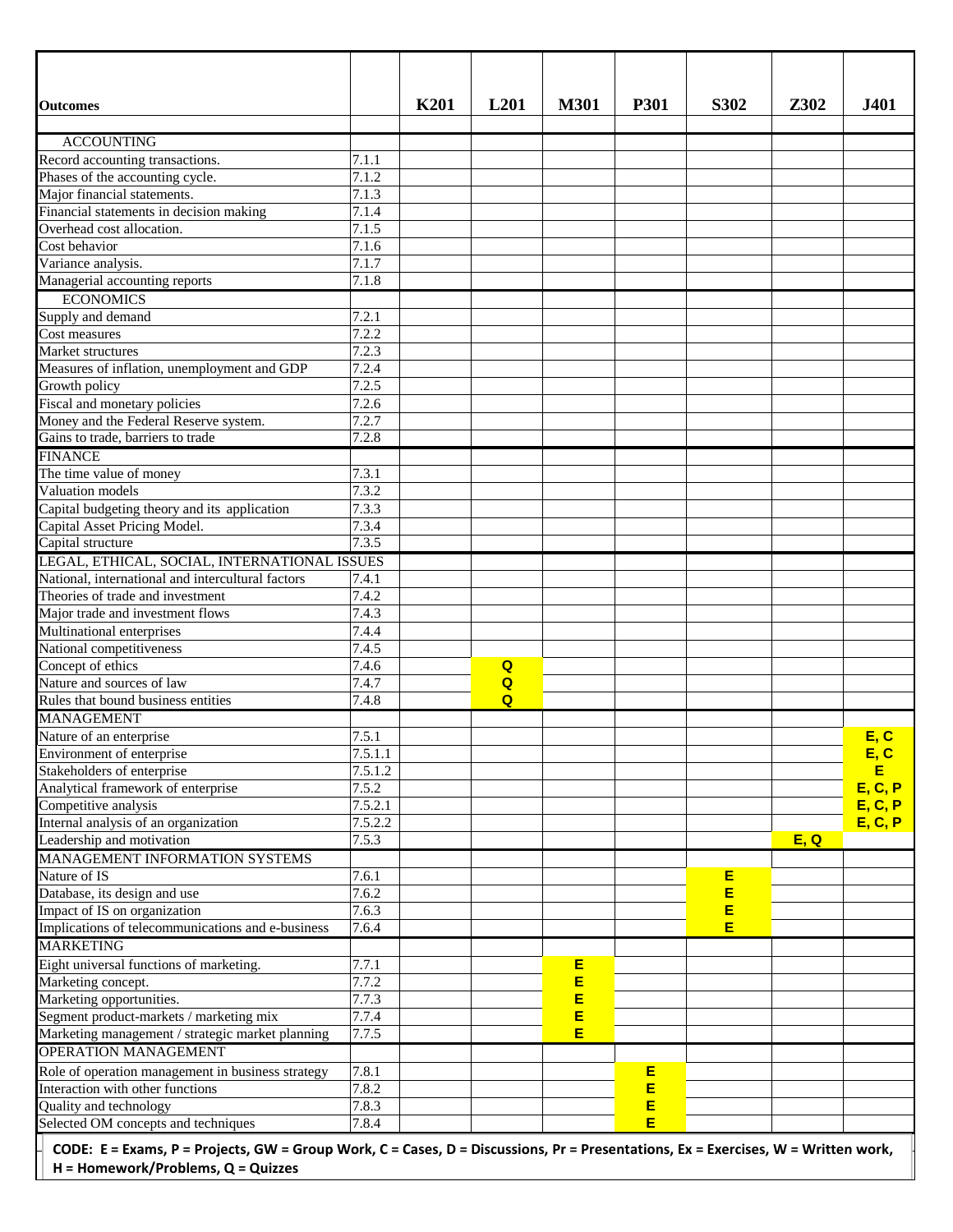**APPENDIX D. SAMPLE ASSESSMENT DATA FORM**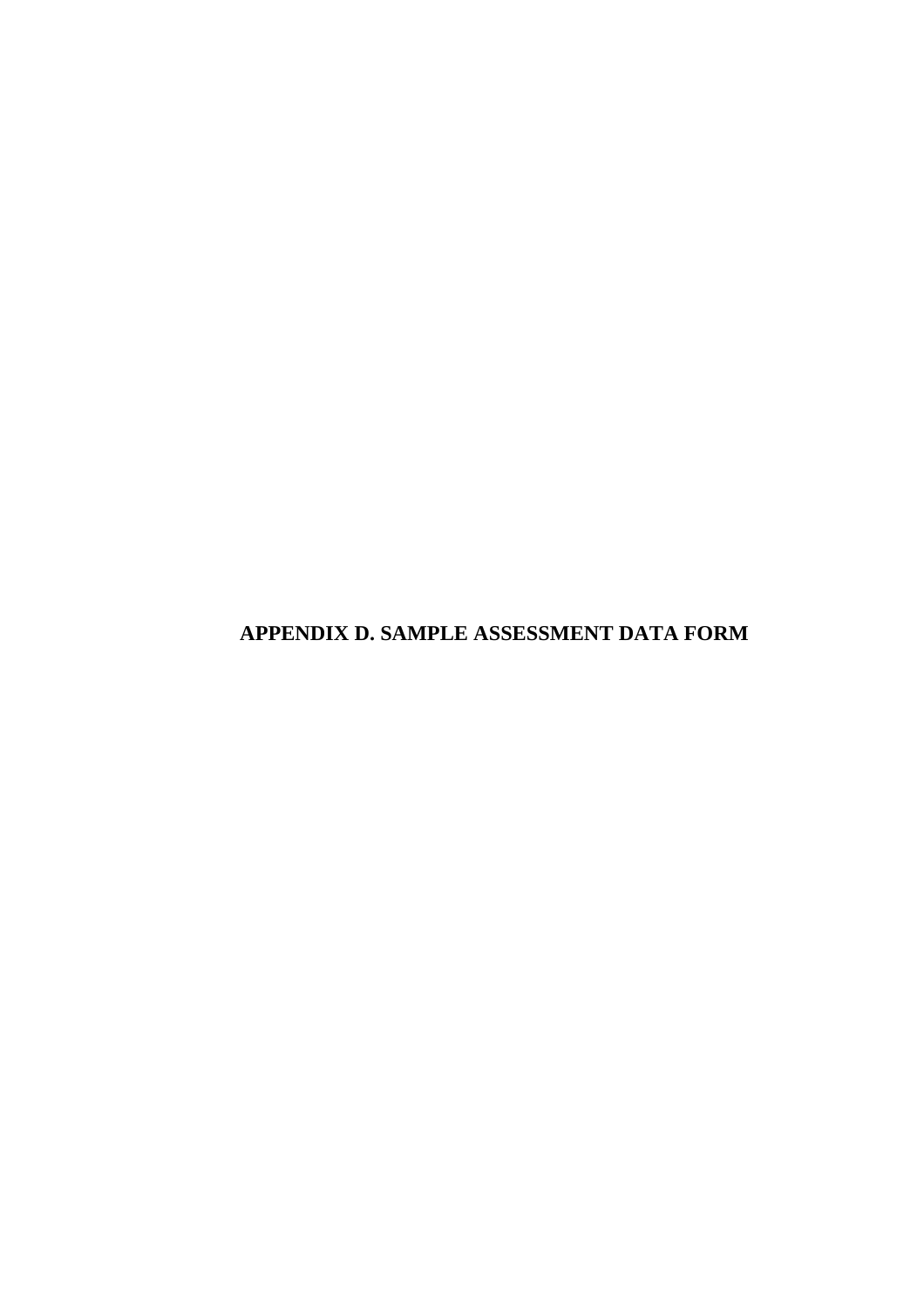## **IU Kokomo School of Business Assessment Data Form**

| <b>Course:</b>  | E202             |
|-----------------|------------------|
| Semester:       | <b>Fall 2007</b> |
| <b>Faculty:</b> | Chulkov          |

Please include your evaluation of the aggregate student performance measured for the assessment outcomes in the course. If you use a numerical measure in your assessment (for example, the percentage of correct answers on a test) include it under "Score". Also include your evaluation by placing a checkmark in the appropriate area.

|                                                                       |               | Evaluation                                                    |              |                             |  |  |  |
|-----------------------------------------------------------------------|---------------|---------------------------------------------------------------|--------------|-----------------------------|--|--|--|
| Learning Outcome                                                      | Score         | Excellent<br>$\mathbf{X}$<br>$\mathbf X$<br>$\mathbf{X}$<br>X | Satisfactory | <b>Needs</b><br>Improvement |  |  |  |
| 7.2.4. Describe measurements of inflation,                            | 74% (Sect. 1) |                                                               |              |                             |  |  |  |
| unemployment and GDP.                                                 | 77% (Sect. 2) |                                                               |              |                             |  |  |  |
| 7.2.5. Identify economic policies that<br>stimulate long term growth. | 68% (Sect. 1) |                                                               |              |                             |  |  |  |
|                                                                       | 73% (Sect. 2) |                                                               |              |                             |  |  |  |
| 7.2.6. Distinguish between fiscal and                                 | 67% (Sect. 1) |                                                               |              |                             |  |  |  |
| monetary policies, their goals, and their<br>controlling authorities  | 67% (Sect. 2) |                                                               |              |                             |  |  |  |
| 7.2.7. Describe nature of money and the                               | 78% (Sect. 1) |                                                               |              |                             |  |  |  |
| tasks and tools of the Federal Reserve<br>system.                     | 69% (Sect. 2) |                                                               |              |                             |  |  |  |
|                                                                       |               |                                                               |              |                             |  |  |  |

Instruments used to collect data: Assessment quiz with 5 multiple choice questions for each outcome assessed.

# **Comments:**

The results present assessment evaluation for two sections of E202. The performance of both sections was evaluated on an assessment quiz that required each student to answer five questions linked to each assessment outcome for a total of twenty questions. Performance was consistent in both sections and is at the "Satisfactory" level. The lowest performance is recorded for outcome 7.2.6 – Fiscal and Monetary Policy. This area was flagged as "Needing Improvement" in the past, and the current results are on the rise. Continued emphasis on this area and monitoring of performance is recommended.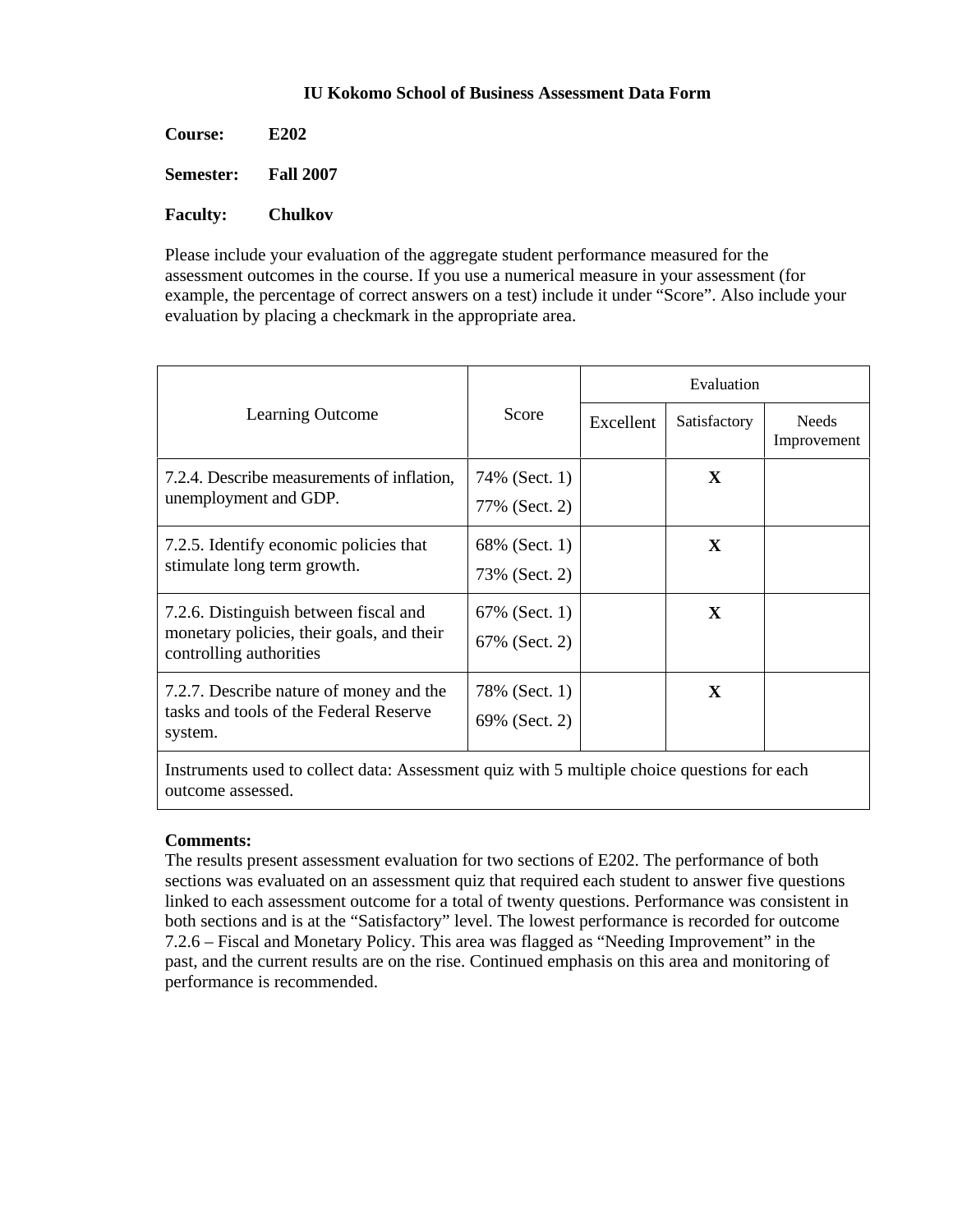**APPENDIX E. ETS MAJOR FILED TEST DATA SUMMARY**